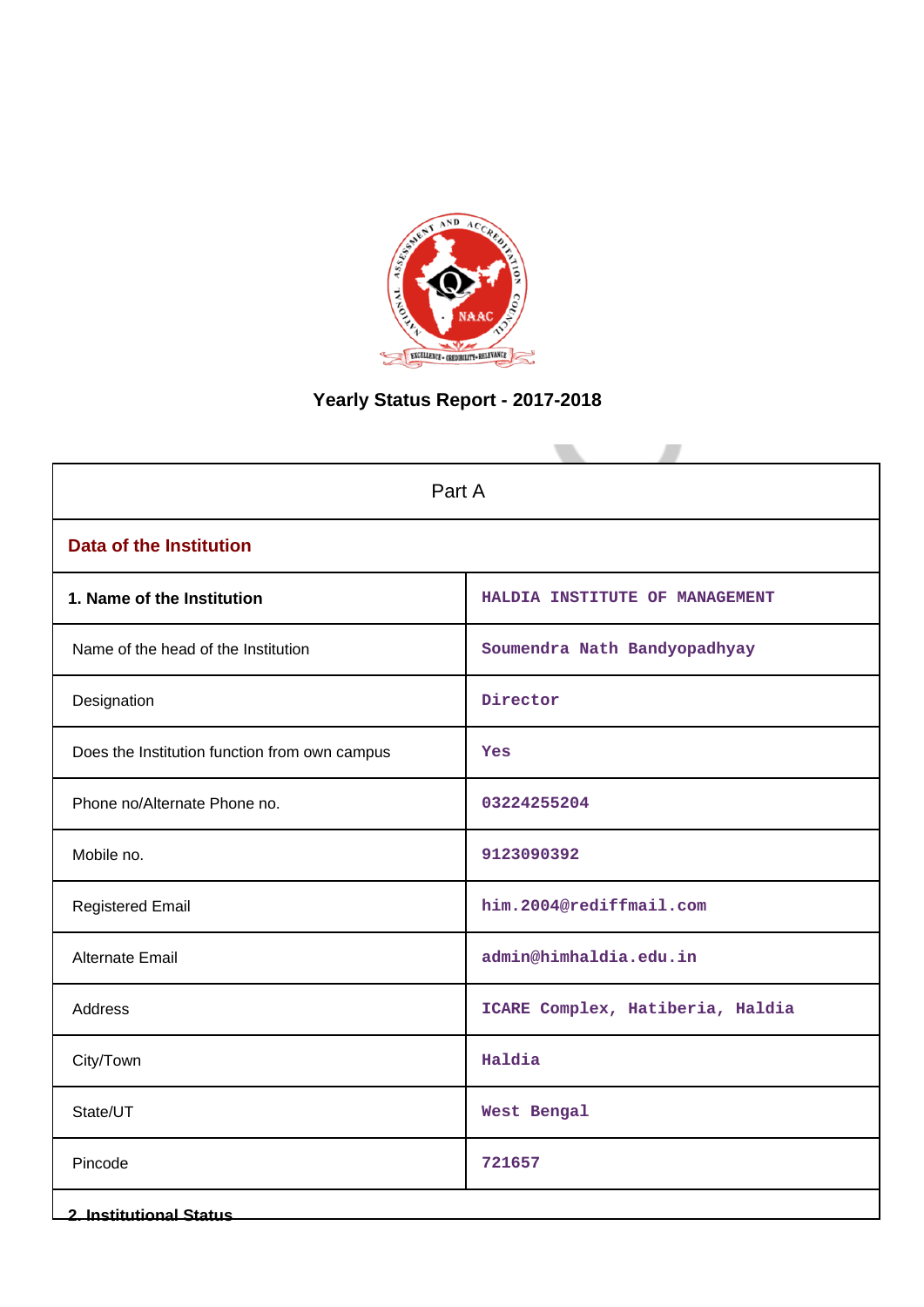| Affiliated / Constituent               | Affiliated                                                                                             |
|----------------------------------------|--------------------------------------------------------------------------------------------------------|
| Type of Institution                    | Co-education                                                                                           |
| Location                               | Semi-urban                                                                                             |
| <b>Financial Status</b>                | private                                                                                                |
| Name of the IQAC co-ordinator/Director | Sourav Gangopadhyay                                                                                    |
| Phone no/Alternate Phone no.           | 03224255204                                                                                            |
| Mobile no.                             | 9830601451                                                                                             |
| <b>Registered Email</b>                | him.2004@rediffmail.com                                                                                |
| Alternate Email                        | iqac.him@gmail.com                                                                                     |
| 3. Website Address                     |                                                                                                        |
|                                        | $1.11 - 1.6$ $(1)$ $1.1 - 1.1$ $1.1 - 1.1$ $1.1 - 1.1$ $1.1 - 1.1$ $1.1 - 1.1$ $1.1 - 1.1$ $1.1 - 1.1$ |

| Web-link of the AQAR: (Previous Academic Year)                           | https://www.himhaldia.edu.in/AOAR17 18            |
|--------------------------------------------------------------------------|---------------------------------------------------|
| 4. Whether Academic Calendar prepared during<br>the year                 | Yes                                               |
| if yes, whether it is uploaded in the institutional website:<br>Weblink: | https://www.himhaldia.edu.in/academicca<br>lendar |

# **5. Accrediation Details**

| Cycle | <b>CGPA</b><br>Grade |      | Year of      | Validity    |             |
|-------|----------------------|------|--------------|-------------|-------------|
|       |                      |      | Accrediation | Period From | Period To   |
|       |                      | 2.03 | 2017         | 30-Oct-2017 | 29-Oct-2022 |

# **6. Date of Establishment of IQAC 12-Feb-2013**

# **7. Internal Quality Assurance System**

| Quality initiatives by IQAC during the year for promoting quality culture |                                                          |     |  |  |
|---------------------------------------------------------------------------|----------------------------------------------------------|-----|--|--|
| Item / Title of the quality initiative by<br><b>IQAC</b>                  | Number of participants/ beneficiaries<br>Date & Duration |     |  |  |
| <b>MENTORING</b>                                                          | $08 - Aug - 2018$                                        | 280 |  |  |
| No Files Uploaded !!!                                                     |                                                          |     |  |  |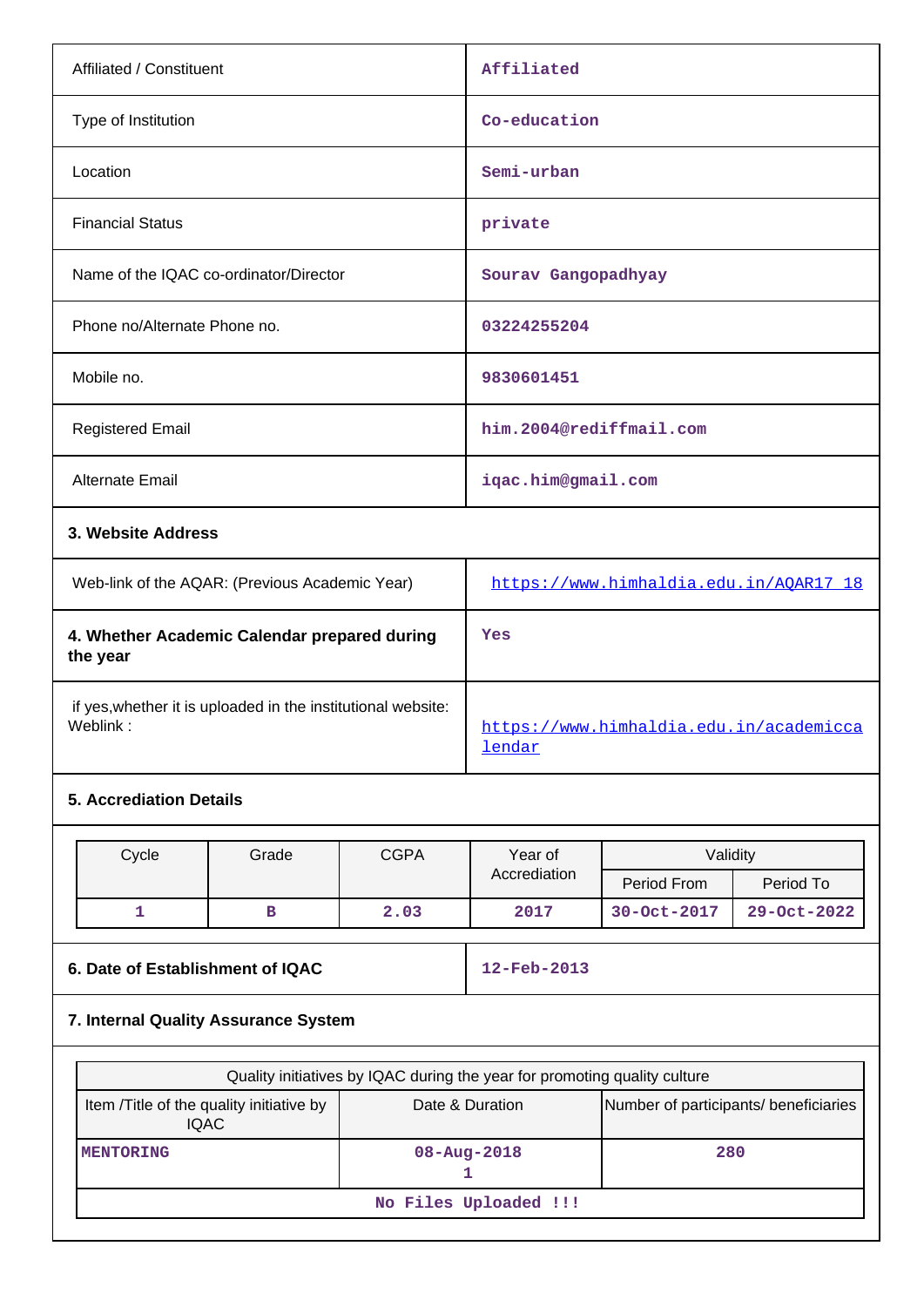| 8. Provide the list of funds by Central/ State Government- UGC/CSIR/DST/DBT/ICMR/TEQIP/World |  |
|----------------------------------------------------------------------------------------------|--|
| <b>Bank/CPE of UGC etc.</b>                                                                  |  |

|                                                                                                                    | Institution/Departmen<br>t/Faculty                                                                                | Scheme |           | <b>Funding Agency</b>             | Year of award with<br>duration | Amount |
|--------------------------------------------------------------------------------------------------------------------|-------------------------------------------------------------------------------------------------------------------|--------|-----------|-----------------------------------|--------------------------------|--------|
|                                                                                                                    |                                                                                                                   |        |           | No Data Entered/Not Applicable!!! |                                |        |
|                                                                                                                    |                                                                                                                   |        |           | No Files Uploaded !!!             |                                |        |
|                                                                                                                    |                                                                                                                   |        |           |                                   |                                |        |
| 9. Whether composition of IQAC as per latest<br><b>NAAC</b> guidelines:                                            |                                                                                                                   |        |           | Yes                               |                                |        |
|                                                                                                                    | Upload latest notification of formation of IQAC                                                                   |        |           | View File                         |                                |        |
| 10. Number of IQAC meetings held during the<br>year :                                                              |                                                                                                                   |        | 3         |                                   |                                |        |
| The minutes of IQAC meeting and compliances to the<br>decisions have been uploaded on the institutional<br>website |                                                                                                                   |        | Yes       |                                   |                                |        |
| Upload the minutes of meeting and action taken report                                                              |                                                                                                                   |        | View File |                                   |                                |        |
|                                                                                                                    | 11. Whether IQAC received funding from any of<br>the funding agency to support its activities<br>during the year? |        |           | <b>No</b>                         |                                |        |
| 12. Significant contributions made by $\mathsf{IMC}$ during the current vear(maximum five bullets)                 |                                                                                                                   |        |           |                                   |                                |        |

# **12. Significant contributions made by IQAC during the current year(maximum five bullets)**

**The institution has done several Industry visit in the recent year. The institution has organized one national Seminar and one international seminar. The institution has conducted one Village visit for developing toilet culture and health and hygiene practices. The institution has conducted different awareness program like dengue rally, anti ragging rally. Institute has conducted different special classes by different industry people.**

## **No Files Uploaded !!!**

**13. Plan of action chalked out by the IQAC in the beginning of the academic year towards Quality Enhancement and outcome achieved by the end of the academic year**

| Plan of Action                                                                                          | Achivements/Outcomes |  |
|---------------------------------------------------------------------------------------------------------|----------------------|--|
| Faculty are informed to get involved in Several international research paper<br>the research activities | was published,       |  |
| No Files Uploaded !!!                                                                                   |                      |  |
| 14. Whether AQAR was placed before statutory<br>body?                                                   | Yes                  |  |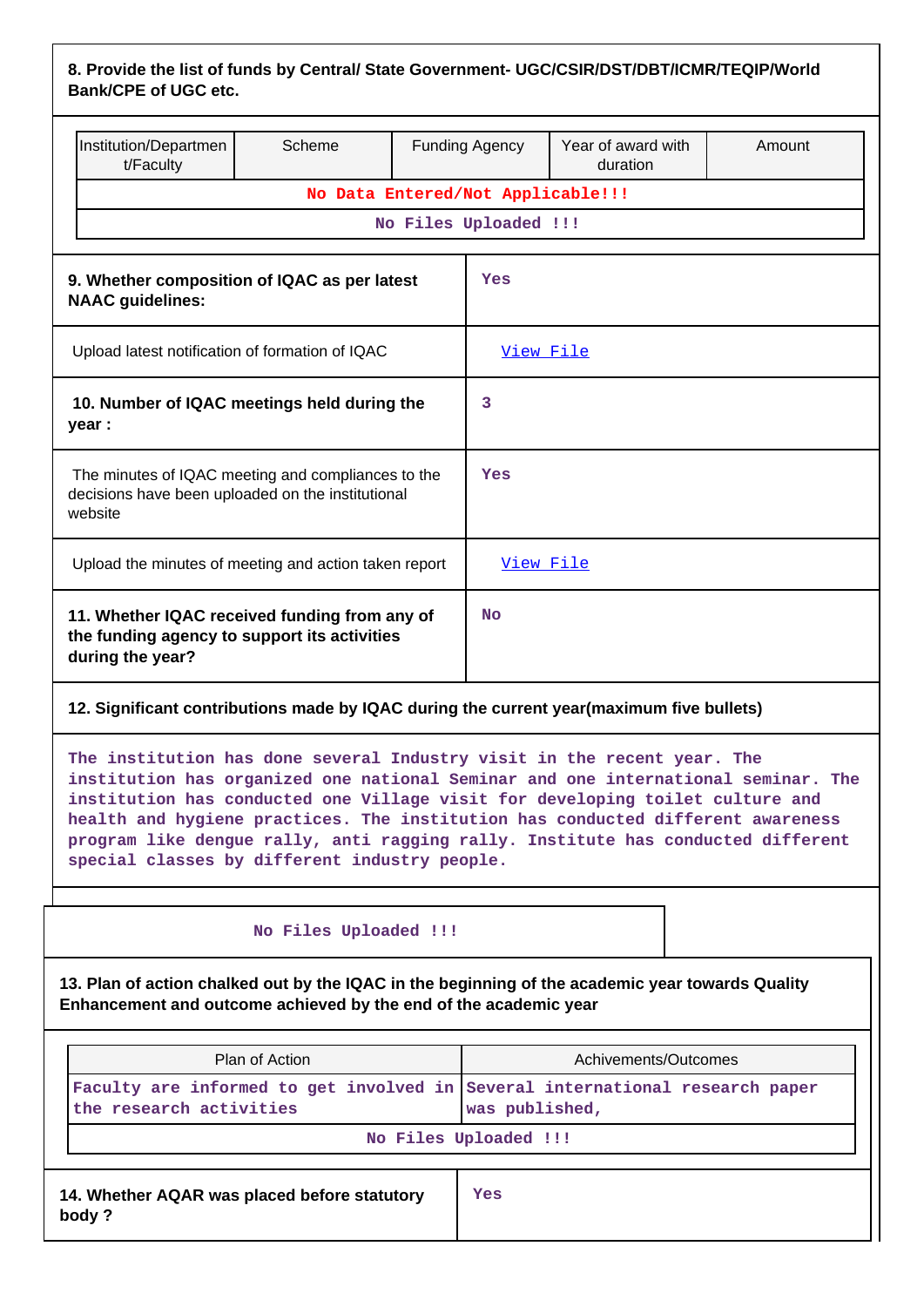| Name of Statutory Body                                                                                               | <b>Meeting Date</b>                                             |
|----------------------------------------------------------------------------------------------------------------------|-----------------------------------------------------------------|
| <b>BOG</b>                                                                                                           | $06 - Aug - 2018$                                               |
| 15. Whether NAAC/or any other accredited<br>body(s) visited IQAC or interacted with it to<br>assess the functioning? | Yes                                                             |
| Date of Visit                                                                                                        | $06 - Aug - 2018$                                               |
| 16. Whether institutional data submitted to<br>AISHE:                                                                | Yes                                                             |
| Year of Submission                                                                                                   | 2018                                                            |
| Date of Submission                                                                                                   | $01 - Feb - 2018$                                               |
| 17. Does the Institution have Management<br><b>Information System?</b>                                               | Yes                                                             |
| If yes, give a brief descripiton and a list of modules<br>currently operational (maximum 500 words)                  | FINANCIAL MANAGEMENT SYSTEM<br>ADMINISTRATIVE MANAGEMENT SYSTEM |

**Part B** 

# **CRITERION I – CURRICULAR ASPECTS**

#### **1.1 – Curriculum Planning and Implementation**

 1.1.1 – Institution has the mechanism for well planned curriculum delivery and documentation. Explain in 500 words

 **The institute has formed an Academic atmosphere. Within the Academic atmosphere some committees are included such as Academic Council, Examination Cell, Library Committee, Research and Development Cell, Finance Committee, Library Committee, IQAC and other committees which are directly and indirectly related with the academic activities. Initially the academic council call a semester wise meeting where every Head of the departments are present. The agendas which are discussed in the meeting are as follows Different strategies to implement the course curriculum in the upcoming semester are discussed. Academic calendar which is issued by the affiliating University (Maulana Abul Kalam Azad University of Technology) are distributed to each and every HODs. Probable time of internal examination, practical examination and total number of available upcoming class hour are discussed. In the meeting different ways of innovative teaching processes are also discussed. Also different kind of innovative teaching techniques such as presentations, assignments, mini-projects, discussions, workshops, seminars, industrial visits, computer education are also discussed. Each head of the department is also told to distribute the different job to every staff of their department. After that each head of the department calls a meeting to execute the decisions which were taken. Firstly the head of the department assigns different subject to different faculty members according to their specialization. The head of the department discussed with every faculty member regarding the plan of teaching and also the HOD divides each syllabus of each subject into different modules according to the available working hour. That division is called lesson plan or the lecture**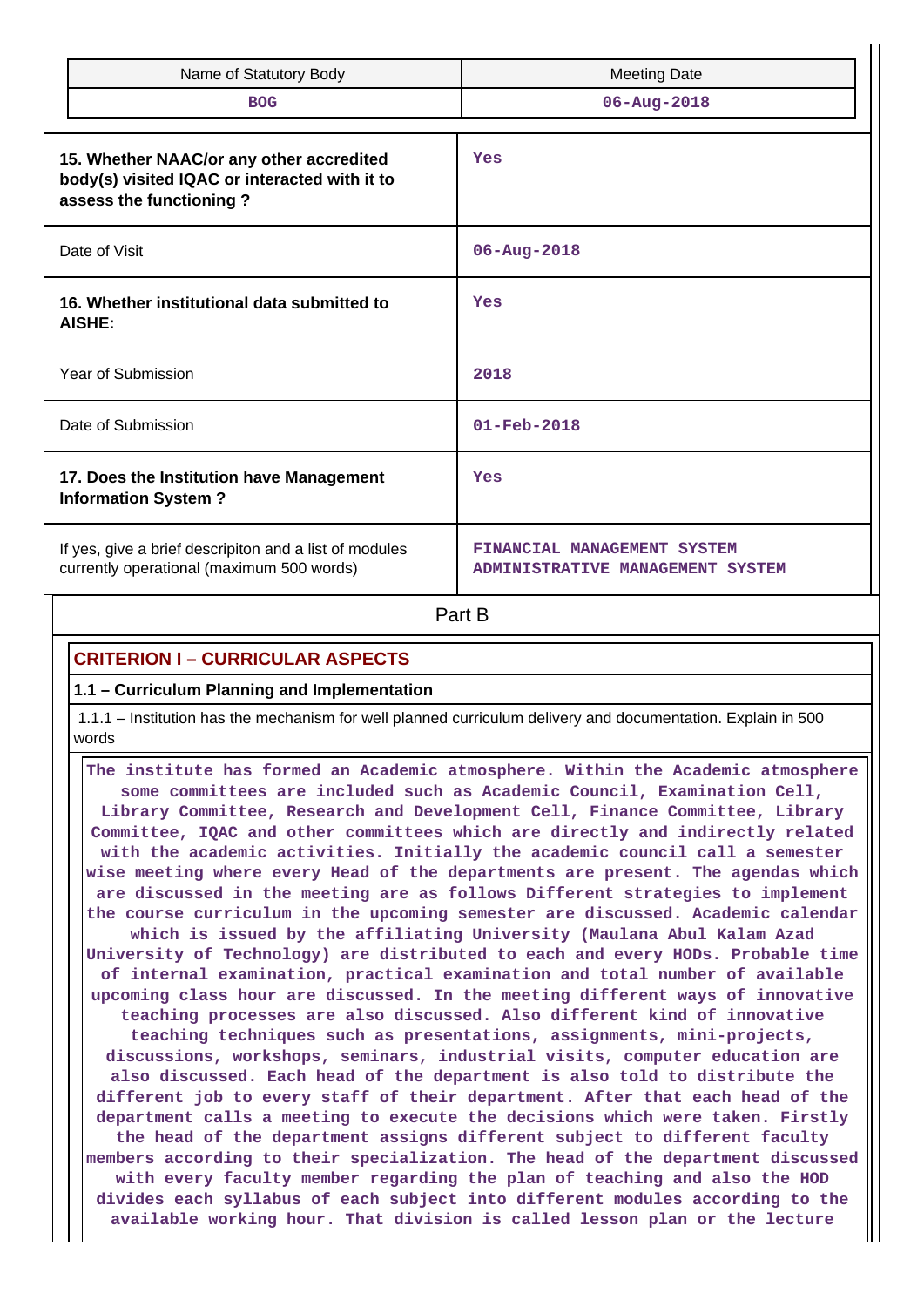**plan. Every teacher is bound to finish the syllabus within time. Each faculty members are told to form and maintain evaluation file for each subject. The file is containing following documents o Tutorial hours with the names of the students o Administrative, curricular and co-curricular activities o Study Objective o Lesson Plan o The topic and the class to be engaged o Teaching materials o Questions & results of the surprise test, etc. During the class; surprise visit is carried out by the head of the department to see whether the faculties are following the instructions or not. As per University during each semester there are two internal examinations is conducted. Beside that different innovative, participative activities are conducted which is related to the subject. Such as o Debate o Management Game o Roll Play o Case Study o Mini Survey o Mini Project o Quiz o Group Discussion. o Learning through Audio visual aids etc. Also different industry people are invited and use to take different classes, which is helpful for the students to enhance their practical knowledge. Special tutorial classes are being taken by each faculty for those students who are facing problem regarding any classes. Each department is adhering with the Mentorship programme. Each faculty is in commending of 15 students. They are responsible for academic and personal monitoring and counseling.**

1.1.2 – Certificate/ Diploma Courses introduced during the academic year

| Certificate                                        | Diploma Courses                                    | Dates of<br>Introduction | <b>Duration</b> | Focus on employ<br>ability/entreprene<br>urship | Skill<br>Development  |
|----------------------------------------------------|----------------------------------------------------|--------------------------|-----------------|-------------------------------------------------|-----------------------|
| Certificate<br>Course On<br>Football<br>Management | Certificate<br>Course On<br>Football<br>Management | 21/12/2018               | 6               | Employabilit<br>У                               | Skill<br>Development. |

#### **1.2 – Academic Flexibility**

1.2.1 – New programmes/courses introduced during the academic year

| Programme/Course                   | Programme Specialization | Dates of Introduction |
|------------------------------------|--------------------------|-----------------------|
| No Data Entered/Not Applicable !!! |                          |                       |

 1.2.2 – Programmes in which Choice Based Credit System (CBCS)/Elective course system implemented at the affiliated Colleges (if applicable) during the academic year.

| Name of programmes adopting<br><b>CBCS</b>                                           | Programme Specialization                                                                   | Date of implementation of<br><b>CBCS/Elective Course System</b> |  |  |
|--------------------------------------------------------------------------------------|--------------------------------------------------------------------------------------------|-----------------------------------------------------------------|--|--|
| <b>BBA</b>                                                                           |                                                                                            | 08/08/2017                                                      |  |  |
| <b>BSC</b>                                                                           |                                                                                            | 08/08/2017                                                      |  |  |
| <b>BOptom</b>                                                                        |                                                                                            | 08/08/2017                                                      |  |  |
| <b>BMS</b>                                                                           |                                                                                            | 08/08/2017                                                      |  |  |
| <b>MHA</b>                                                                           |                                                                                            | 08/08/2017                                                      |  |  |
| 1.2.3 - Students enrolled in Certificate/ Diploma Courses introduced during the year |                                                                                            |                                                                 |  |  |
|                                                                                      | Certificate                                                                                | Diploma Course                                                  |  |  |
| No Data Entered/Not Applicable !!!                                                   |                                                                                            |                                                                 |  |  |
| 1.3 - Curriculum Enrichment                                                          |                                                                                            |                                                                 |  |  |
|                                                                                      | 1.3.1 – Value-added courses imparting transferable and life skills offered during the year |                                                                 |  |  |
| <b>Value Added Courses</b>                                                           | Date of Introduction                                                                       | Number of Students Enrolled                                     |  |  |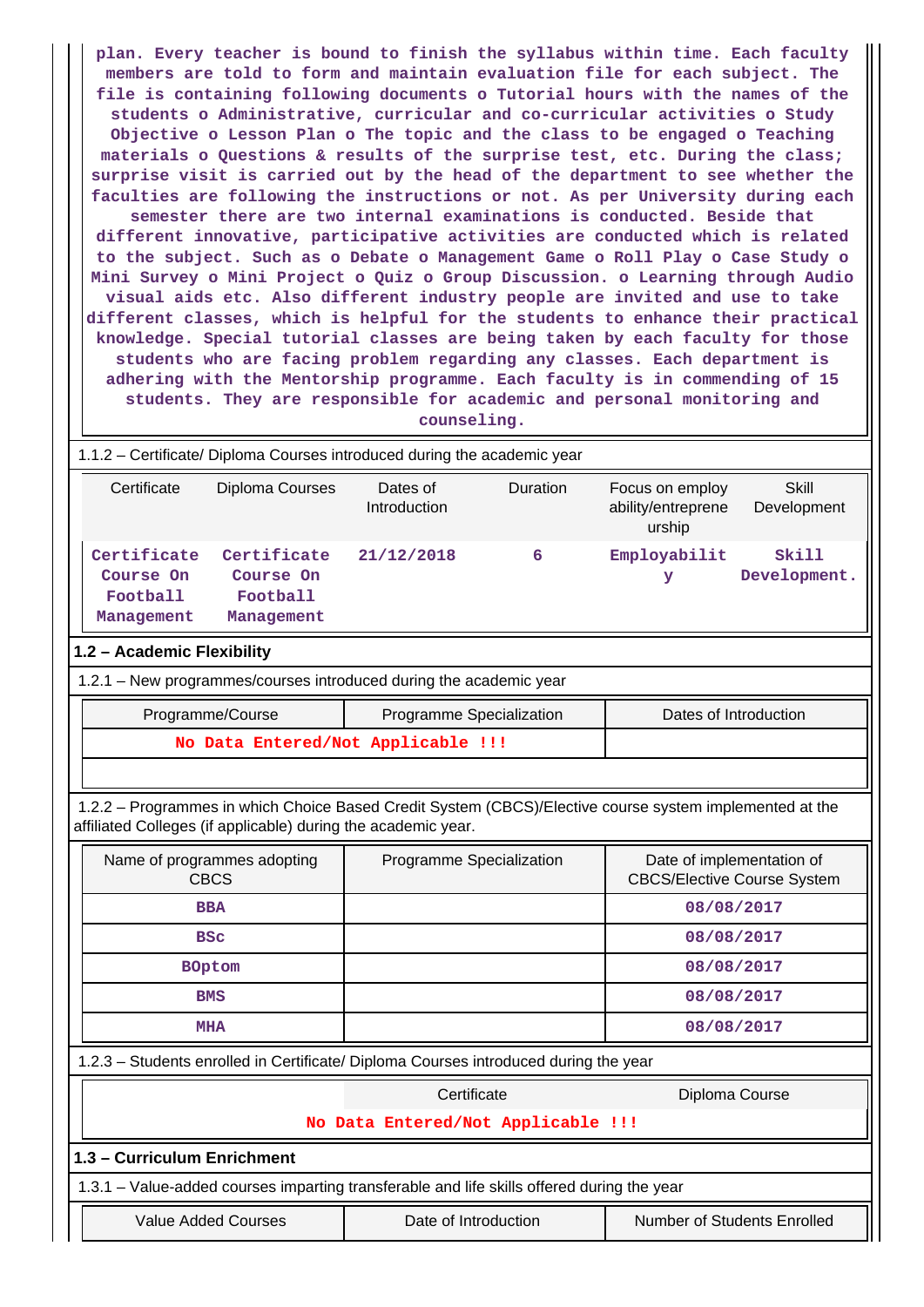#### **No Data Entered/Not Applicable !!!**

1.3.2 – Field Projects / Internships under taken during the year

| Project/Programme Title | Programme Specialization | No. of students enrolled for Field<br>Projects / Internships |
|-------------------------|--------------------------|--------------------------------------------------------------|
| <b>BBA</b>              |                          | 54                                                           |
| <b>BBA</b>              |                          | 54                                                           |
| <b>BBA</b>              |                          | 53                                                           |
| <b>BBA</b>              |                          | 56                                                           |

#### **1.4 – Feedback System**

1.4.1 – Whether structured feedback received from all the stakeholders.

| <b>Students</b>  | Yes |
|------------------|-----|
| Teachers         | Yes |
| <b>Employers</b> | Yes |
| Alumni           | Yes |
| Parents          | Yes |

 1.4.2 – How the feedback obtained is being analyzed and utilized for overall development of the institution? (maximum 500 words)

Feedback Obtained

**Five types of feedback forms have already made. Students feedback form, Peer feedback form, Directors feedback form, alumni feedback form and Parents feedback form. A drop box has already prepared which is remained locked and authorised person is supposed to open it. Faculty feedback form which is meant to filled up by the students is composed of different close ended questions for every faculty members. Peer feedback is composed of both open and closed ended questions. In this form every stuff members are giving their feedback regarding each of their colleagues including the director. Alumni feedback, Parents feedback are all composed of closed ended questions. Director feedback is composed of both open and closed questions. Students are asked to fill up the faculty feedback form and submit it in the drop box, Every teacher and nonteaching member are asked to fill up the peer feedback form and submit it in the drop box. Director of the institute is asked to fill up his feedback for every faculty and stuff member and submit it. Alumni are asked to fill up the alumni feedback form and submit it in the drop box during alumni visit. Parents are asked to fill up the parents feedback and submit it in the drop box during the parents meet. After that the feedback forms are collected and the data are put in an excell file. Total score of each faculty member and stuff member is 50. These 50 marks are is devided into 3 segments. For each faculty 10 from students, 10 from other faculty members, 10 from stuff and 20 from director. In case of stuff, 10 from Peer, 10 from teachers, 30 from director. The score of each and every faculty member and stuff member are calculated and then according to that basis, Best faculty member and best Stuff are selected. The parents and the alumni feedback are also collected and the opinions are gathered and take decisions accordingly.**

## **CRITERION II – TEACHING- LEARNING AND EVALUATION**

**2.1 – Student Enrolment and Profile**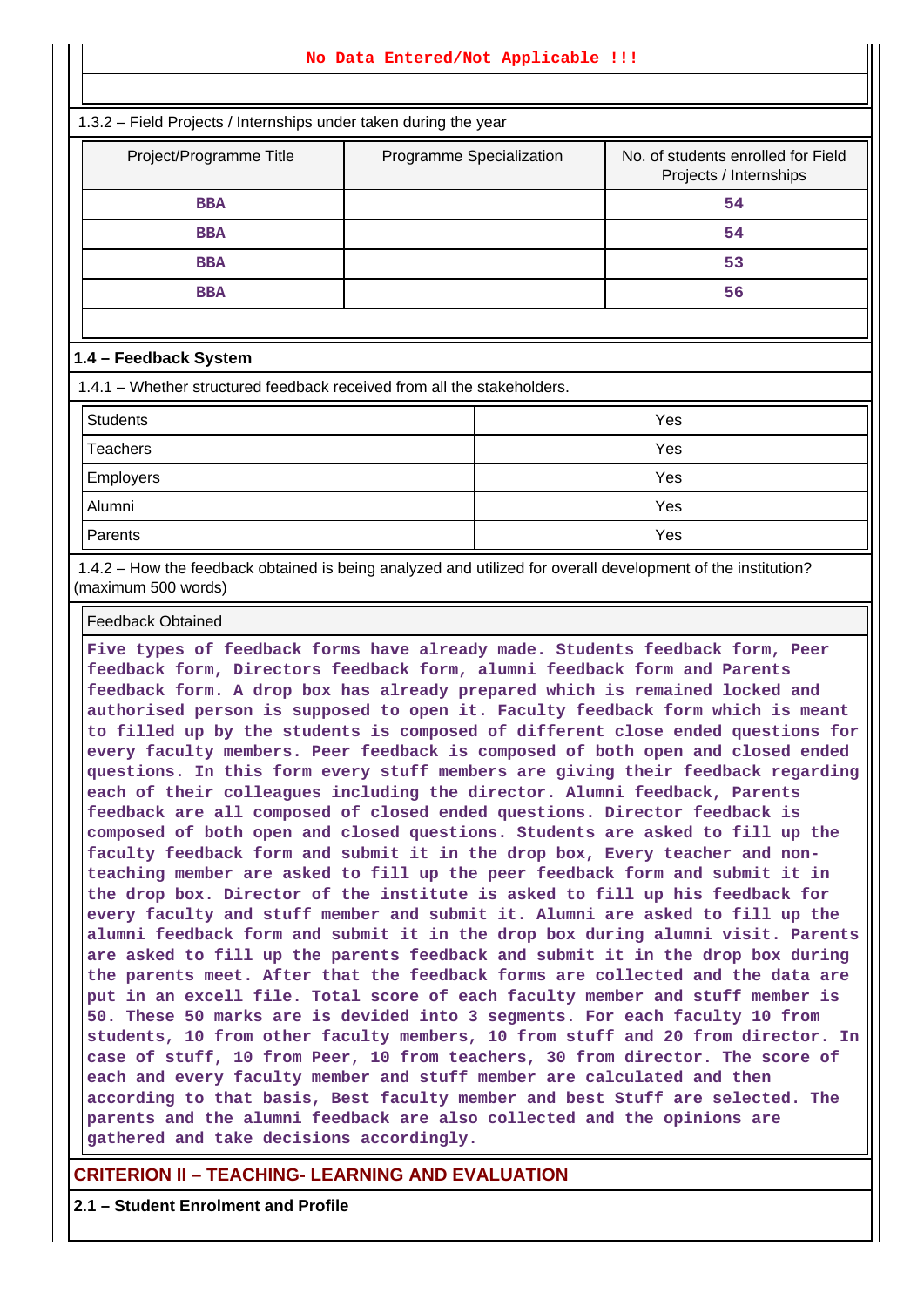| $2.1.1 -$ Demand Ratio during the year                                                                                                                                                                                                                                      |                                                                                                                                                                                                                                                                                                                                                                                                                                                                                                                                                                                                                                                                                                                                                                                                                                                                                                                                                                                                                                                                                                                                                                                                                                                                                                                                                                                                                                                                                                                  |           |                                                              |                                                                                                  |    |                                                                                                  |  |                                                             |  |  |  |
|-----------------------------------------------------------------------------------------------------------------------------------------------------------------------------------------------------------------------------------------------------------------------------|------------------------------------------------------------------------------------------------------------------------------------------------------------------------------------------------------------------------------------------------------------------------------------------------------------------------------------------------------------------------------------------------------------------------------------------------------------------------------------------------------------------------------------------------------------------------------------------------------------------------------------------------------------------------------------------------------------------------------------------------------------------------------------------------------------------------------------------------------------------------------------------------------------------------------------------------------------------------------------------------------------------------------------------------------------------------------------------------------------------------------------------------------------------------------------------------------------------------------------------------------------------------------------------------------------------------------------------------------------------------------------------------------------------------------------------------------------------------------------------------------------------|-----------|--------------------------------------------------------------|--------------------------------------------------------------------------------------------------|----|--------------------------------------------------------------------------------------------------|--|-------------------------------------------------------------|--|--|--|
| Name of the<br>Programme                                                                                                                                                                                                                                                    | Programme<br>Specialization                                                                                                                                                                                                                                                                                                                                                                                                                                                                                                                                                                                                                                                                                                                                                                                                                                                                                                                                                                                                                                                                                                                                                                                                                                                                                                                                                                                                                                                                                      |           |                                                              | Number of seats<br>available                                                                     |    | Number of<br>Application received                                                                |  | <b>Students Enrolled</b>                                    |  |  |  |
| <b>BBA</b>                                                                                                                                                                                                                                                                  |                                                                                                                                                                                                                                                                                                                                                                                                                                                                                                                                                                                                                                                                                                                                                                                                                                                                                                                                                                                                                                                                                                                                                                                                                                                                                                                                                                                                                                                                                                                  |           | 60                                                           |                                                                                                  | 83 |                                                                                                  |  | 57                                                          |  |  |  |
| <b>BBA</b>                                                                                                                                                                                                                                                                  |                                                                                                                                                                                                                                                                                                                                                                                                                                                                                                                                                                                                                                                                                                                                                                                                                                                                                                                                                                                                                                                                                                                                                                                                                                                                                                                                                                                                                                                                                                                  |           | 60                                                           |                                                                                                  | 50 |                                                                                                  |  | 43                                                          |  |  |  |
| <b>BMS</b>                                                                                                                                                                                                                                                                  |                                                                                                                                                                                                                                                                                                                                                                                                                                                                                                                                                                                                                                                                                                                                                                                                                                                                                                                                                                                                                                                                                                                                                                                                                                                                                                                                                                                                                                                                                                                  |           | 60                                                           |                                                                                                  |    | 10                                                                                               |  | 8                                                           |  |  |  |
| <b>BOptom</b>                                                                                                                                                                                                                                                               |                                                                                                                                                                                                                                                                                                                                                                                                                                                                                                                                                                                                                                                                                                                                                                                                                                                                                                                                                                                                                                                                                                                                                                                                                                                                                                                                                                                                                                                                                                                  |           | 30                                                           |                                                                                                  |    | 42                                                                                               |  | 30                                                          |  |  |  |
| <b>BSC</b>                                                                                                                                                                                                                                                                  |                                                                                                                                                                                                                                                                                                                                                                                                                                                                                                                                                                                                                                                                                                                                                                                                                                                                                                                                                                                                                                                                                                                                                                                                                                                                                                                                                                                                                                                                                                                  |           | 60                                                           |                                                                                                  |    | 8                                                                                                |  | $\overline{\mathbf{4}}$                                     |  |  |  |
| <b>MHA</b>                                                                                                                                                                                                                                                                  |                                                                                                                                                                                                                                                                                                                                                                                                                                                                                                                                                                                                                                                                                                                                                                                                                                                                                                                                                                                                                                                                                                                                                                                                                                                                                                                                                                                                                                                                                                                  |           | 36                                                           |                                                                                                  |    | 36                                                                                               |  | 33                                                          |  |  |  |
|                                                                                                                                                                                                                                                                             |                                                                                                                                                                                                                                                                                                                                                                                                                                                                                                                                                                                                                                                                                                                                                                                                                                                                                                                                                                                                                                                                                                                                                                                                                                                                                                                                                                                                                                                                                                                  |           |                                                              |                                                                                                  |    |                                                                                                  |  |                                                             |  |  |  |
| 2.2 - Catering to Student Diversity                                                                                                                                                                                                                                         |                                                                                                                                                                                                                                                                                                                                                                                                                                                                                                                                                                                                                                                                                                                                                                                                                                                                                                                                                                                                                                                                                                                                                                                                                                                                                                                                                                                                                                                                                                                  |           |                                                              |                                                                                                  |    |                                                                                                  |  |                                                             |  |  |  |
| 2.2.1 - Student - Full time teacher ratio (current year data)                                                                                                                                                                                                               |                                                                                                                                                                                                                                                                                                                                                                                                                                                                                                                                                                                                                                                                                                                                                                                                                                                                                                                                                                                                                                                                                                                                                                                                                                                                                                                                                                                                                                                                                                                  |           |                                                              |                                                                                                  |    |                                                                                                  |  |                                                             |  |  |  |
| Year                                                                                                                                                                                                                                                                        | Number of<br>students enrolled<br>in the institution<br>(UG)                                                                                                                                                                                                                                                                                                                                                                                                                                                                                                                                                                                                                                                                                                                                                                                                                                                                                                                                                                                                                                                                                                                                                                                                                                                                                                                                                                                                                                                     |           | Number of<br>students enrolled<br>in the institution<br>(PG) | Number of<br>fulltime teachers<br>available in the<br>institution<br>teaching only UG<br>courses |    | Number of<br>fulltime teachers<br>available in the<br>institution<br>teaching only PG<br>courses |  | Number of<br>teachers<br>teaching both UG<br>and PG courses |  |  |  |
| 2017                                                                                                                                                                                                                                                                        | 175                                                                                                                                                                                                                                                                                                                                                                                                                                                                                                                                                                                                                                                                                                                                                                                                                                                                                                                                                                                                                                                                                                                                                                                                                                                                                                                                                                                                                                                                                                              |           | 33                                                           | 34                                                                                               |    | 10                                                                                               |  | 43                                                          |  |  |  |
| 2.3 - Teaching - Learning Process                                                                                                                                                                                                                                           |                                                                                                                                                                                                                                                                                                                                                                                                                                                                                                                                                                                                                                                                                                                                                                                                                                                                                                                                                                                                                                                                                                                                                                                                                                                                                                                                                                                                                                                                                                                  |           |                                                              |                                                                                                  |    |                                                                                                  |  |                                                             |  |  |  |
| 2.3.1 - Percentage of teachers using ICT for effective teaching with Learning Management Systems (LMS), E-<br>learning resources etc. (current year data)                                                                                                                   |                                                                                                                                                                                                                                                                                                                                                                                                                                                                                                                                                                                                                                                                                                                                                                                                                                                                                                                                                                                                                                                                                                                                                                                                                                                                                                                                                                                                                                                                                                                  |           |                                                              |                                                                                                  |    |                                                                                                  |  |                                                             |  |  |  |
|                                                                                                                                                                                                                                                                             |                                                                                                                                                                                                                                                                                                                                                                                                                                                                                                                                                                                                                                                                                                                                                                                                                                                                                                                                                                                                                                                                                                                                                                                                                                                                                                                                                                                                                                                                                                                  | Number of |                                                              | Number of ICT<br>enabled<br>Classrooms                                                           |    |                                                                                                  |  |                                                             |  |  |  |
| Number of<br><b>Teachers on Roll</b>                                                                                                                                                                                                                                        | teachers using<br>ICT (LMS, e-<br>Resources)                                                                                                                                                                                                                                                                                                                                                                                                                                                                                                                                                                                                                                                                                                                                                                                                                                                                                                                                                                                                                                                                                                                                                                                                                                                                                                                                                                                                                                                                     |           | <b>ICT Tools and</b><br>resources<br>available               |                                                                                                  |    | Numberof smart<br>classrooms                                                                     |  | E-resources and<br>techniques used                          |  |  |  |
| 43                                                                                                                                                                                                                                                                          | 43                                                                                                                                                                                                                                                                                                                                                                                                                                                                                                                                                                                                                                                                                                                                                                                                                                                                                                                                                                                                                                                                                                                                                                                                                                                                                                                                                                                                                                                                                                               |           | 6                                                            | 2                                                                                                |    | 2                                                                                                |  | 19                                                          |  |  |  |
|                                                                                                                                                                                                                                                                             |                                                                                                                                                                                                                                                                                                                                                                                                                                                                                                                                                                                                                                                                                                                                                                                                                                                                                                                                                                                                                                                                                                                                                                                                                                                                                                                                                                                                                                                                                                                  |           |                                                              |                                                                                                  |    |                                                                                                  |  |                                                             |  |  |  |
|                                                                                                                                                                                                                                                                             |                                                                                                                                                                                                                                                                                                                                                                                                                                                                                                                                                                                                                                                                                                                                                                                                                                                                                                                                                                                                                                                                                                                                                                                                                                                                                                                                                                                                                                                                                                                  |           |                                                              |                                                                                                  |    |                                                                                                  |  |                                                             |  |  |  |
| 2.3.2 - Students mentoring system available in the institution? Give details. (maximum 500 words)                                                                                                                                                                           |                                                                                                                                                                                                                                                                                                                                                                                                                                                                                                                                                                                                                                                                                                                                                                                                                                                                                                                                                                                                                                                                                                                                                                                                                                                                                                                                                                                                                                                                                                                  |           |                                                              |                                                                                                  |    |                                                                                                  |  |                                                             |  |  |  |
| The mentoring system is maintaining under strict supervision. Under each faculty member there are 15 students.<br>with the Head of the Department and the director of the institutions. In the monitoring process the senior students<br>Number of students enrolled in the | Every academic and non-academic related issue are monitored as per UGC guideline. Students are informed to<br>share there academic and non-academic related problems to their mentors. The mentors are supposed to solve<br>their problem and are trying to instill them. The attendance of each student is monitored and every week a<br>counselling session is organized and in this session the problems of the students are discussed and proper<br>action is taken by that concerned faculty member after consultation with the management. All the activities are<br>documented. Monthly guardian meeting is organized and the mentors from the faculty members and the<br>guardians are engaged in sharing their views regarding the curricular and personal enrichment of the students.<br>All the mentors are under strict observation of director of the institute. Every week a meeting is conducted by<br>director of the institutions with each mentors and the status of each students and the probable actions are<br>discussed. The slow learners are monitored specially and extra classes are arranged for them after consultation<br>are included each junior students is under one senior student, that senior student is under observation of faculty<br>members. The responsibility of the senior student is to look into the issues of junior students and inform the<br>concerned faculty member, also each senior students will ensure that no junior student is suffering from ragging |           |                                                              | or any kind of harassment.<br>Number of fulltime teachers                                        |    |                                                                                                  |  | Mentor: Mentee Ratio                                        |  |  |  |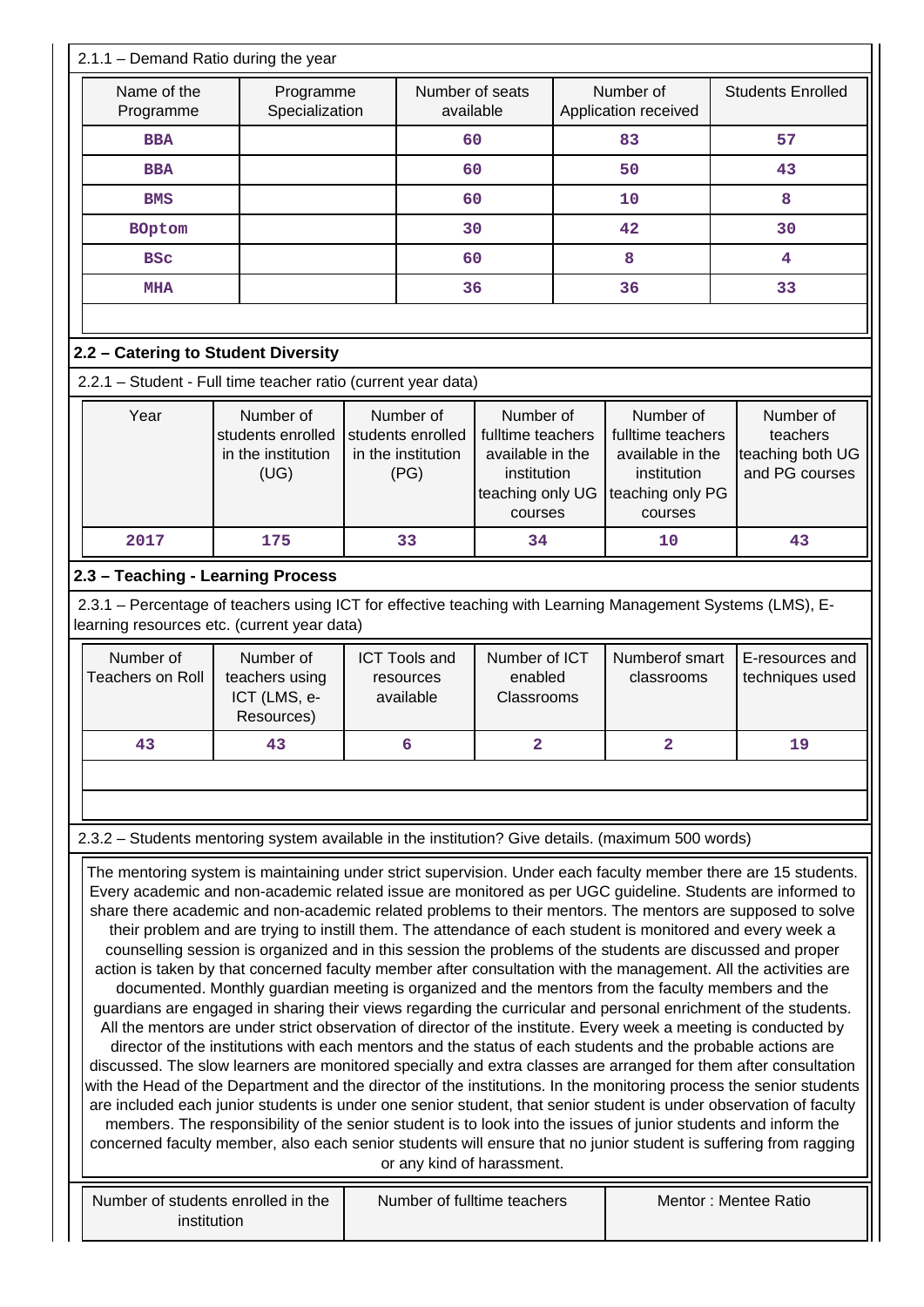| 175                                                                                                                                                                                            |                                                                                                            |  |                       | 43           |                                                                 |                     |                             | 1:15                                                                                                                                                          |  |
|------------------------------------------------------------------------------------------------------------------------------------------------------------------------------------------------|------------------------------------------------------------------------------------------------------------|--|-----------------------|--------------|-----------------------------------------------------------------|---------------------|-----------------------------|---------------------------------------------------------------------------------------------------------------------------------------------------------------|--|
| 2.4 - Teacher Profile and Quality                                                                                                                                                              |                                                                                                            |  |                       |              |                                                                 |                     |                             |                                                                                                                                                               |  |
| 2.4.1 - Number of full time teachers appointed during the year                                                                                                                                 |                                                                                                            |  |                       |              |                                                                 |                     |                             |                                                                                                                                                               |  |
| No. of sanctioned<br>positions                                                                                                                                                                 | No. of filled positions                                                                                    |  | Vacant positions      |              | Positions filled during<br>the current year                     |                     | No. of faculty with<br>Ph.D |                                                                                                                                                               |  |
| 4                                                                                                                                                                                              | 4                                                                                                          |  | 0                     |              |                                                                 | 4                   | 0                           |                                                                                                                                                               |  |
| 2.4.2 - Honours and recognition received by teachers (received awards, recognition, fellowships at State, National,<br>International level from Government, recognised bodies during the year) |                                                                                                            |  |                       |              |                                                                 |                     |                             |                                                                                                                                                               |  |
| Year of Award                                                                                                                                                                                  | Name of full time teachers<br>receiving awards from<br>state level, national level,<br>international level |  |                       |              | Designation                                                     |                     |                             | Name of the award,<br>fellowship, received from<br>Government or recognized<br>bodies                                                                         |  |
| 2018                                                                                                                                                                                           | Jayeeta Majumder                                                                                           |  |                       |              |                                                                 | Assistant Professor |                             | Certificate of<br>appreciation for<br>the contribution to<br>teaching learning<br>and research from<br>Maulana Abul Kalam<br>Azad University of<br>Technology |  |
|                                                                                                                                                                                                |                                                                                                            |  |                       |              |                                                                 |                     |                             |                                                                                                                                                               |  |
| 2.5 - Evaluation Process and Reforms                                                                                                                                                           |                                                                                                            |  |                       |              |                                                                 |                     |                             |                                                                                                                                                               |  |
| 2.5.1 – Number of days from the date of semester-end/ year- end examination till the declaration of results during<br>the year                                                                 |                                                                                                            |  |                       |              |                                                                 |                     |                             |                                                                                                                                                               |  |
| Programme Name                                                                                                                                                                                 | Programme Code                                                                                             |  | Semester/year         |              | Last date of the last<br>semester-end/ year-<br>end examination |                     |                             | Date of declaration of<br>results of semester-<br>end/ year- end<br>examination                                                                               |  |
| <b>BBA</b>                                                                                                                                                                                     | 033                                                                                                        |  | semester/2018         | Even         |                                                                 | 05/06/2018          |                             | 05/08/2018                                                                                                                                                    |  |
| <b>BBA</b>                                                                                                                                                                                     | 050                                                                                                        |  | Even<br>semester/2018 |              |                                                                 | 05/06/2018          |                             | 05/08/2018                                                                                                                                                    |  |
| <b>BSC</b>                                                                                                                                                                                     | 850                                                                                                        |  | semester/2018         | Even         |                                                                 | 05/06/2018          |                             | 05/08/2018                                                                                                                                                    |  |
| <b>BOptom</b>                                                                                                                                                                                  | 017                                                                                                        |  | semester/2018         | Even         |                                                                 | 05/06/2018          |                             | 05/08/2018                                                                                                                                                    |  |
| <b>BMS</b>                                                                                                                                                                                     | 701                                                                                                        |  | semester/2018         | Even         |                                                                 | 05/06/2018          |                             | 05/08/2018                                                                                                                                                    |  |
| <b>MHA</b>                                                                                                                                                                                     | 093                                                                                                        |  | semester/2018         | Even         |                                                                 | 05/06/2018          |                             | 05/08/2018                                                                                                                                                    |  |
| <b>MMS</b>                                                                                                                                                                                     | 802                                                                                                        |  | semester/2018         | Even         |                                                                 | 05/06/2018          |                             | 05/08/2018                                                                                                                                                    |  |
| <b>BBA</b>                                                                                                                                                                                     | 033                                                                                                        |  | 2017                  | ODD semester |                                                                 | 22/12/2017          |                             | 16/02/2018                                                                                                                                                    |  |
| <b>BBA</b>                                                                                                                                                                                     | 050                                                                                                        |  | ODD semester<br>2017  |              |                                                                 | 22/12/2017          |                             | 16/02/2018                                                                                                                                                    |  |
| <b>BSC</b>                                                                                                                                                                                     | 850                                                                                                        |  | ODD semester<br>2017  |              |                                                                 | 22/12/2017          |                             | 16/02/2018                                                                                                                                                    |  |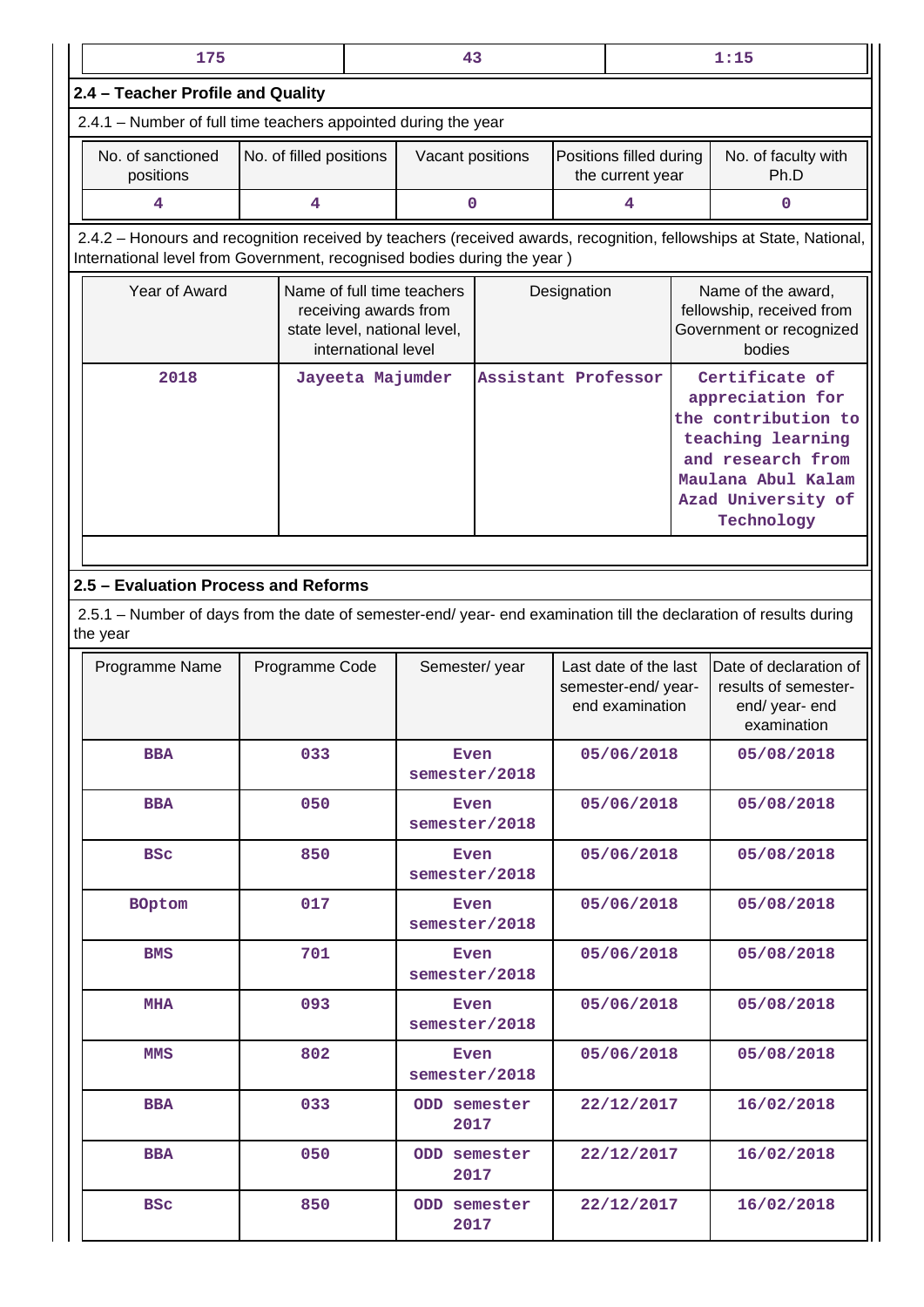| <b>BOptom</b> | 017 | semester<br>ODD<br>2017 | 22/12/2017 | 16/02/2018 |  |
|---------------|-----|-------------------------|------------|------------|--|
| <b>BMS</b>    | 701 | ODD semester<br>2017    | 22/12/2017 | 16/02/2018 |  |
| MHA           | 093 | ODD semester<br>2017    | 22/12/2017 | 16/02/2018 |  |
| <b>MMS</b>    | 802 | ODD semester<br>2017    | 22/12/2017 | 16/02/2018 |  |
|               |     |                         |            |            |  |

2.5.2 – Reforms initiated on Continuous Internal Evaluation(CIE) system at the institutional level (250 words)

 **The head of the department is responsible for the entire departmental activities. After publication of the result a faculty meeting is called and result of each subject is discussed. Teachers are informed to take innovative class and to make the class fun and to ensure the attendance of each student. In the academic and the co-curricular activities of the institution, every student is informed to participate. The co curricular activities are monitored closely to ensure each student is involved in every activity. Every activity is documented and action is taken accordingly. In the guardians meeting the utility of each academic and co-curricular activity is informed. The mentors are maintaining the progress report of each students, special attention is given to the slow learners and the bright students. Special class for the bright students and remedial class for the slow learners are arranged. Different eminent industrialists are called to take special classes and every concerned student is informed to attain those classes. The faculty members are maintaining the attendance record of special class. Different workshop, seminar are arranged to uplift the quality of teachers and the students. The faculty members are informed to submit their latest API score card to the departmental head in the month of april. Apart from that the 360 degree feedback system is also implemented and each staff members of the institution are monitored.**

 2.5.3 – Academic calendar prepared and adhered for conduct of Examination and other related matters (250 words)

 **Academic Activities - 1st to 21st of May, and 16th of July to 20th of November Internal Examination - 22nd March to 29th of March, 25th of April to 4th of May and 27th of September to 5th of October, November 12th of November 16th Practical Examination- 10th May to 18th May and 22nd November to 30th November Holiday- Every Saturday and Sunday and 22nd and 23rd of January, 2nd March, 15th and 22nd of August, 3rd and 17th and 21st of September, 2nd October, 8th October, 15th to 24th of October, 6th to 9th of November, 21st and 23rd of November, 25th of December and 31st of December. Semester Break- 6th June to 13th of July and 26th of December to 31st of December**

## **2.6 – Student Performance and Learning Outcomes**

 2.6.1 – Program outcomes, program specific outcomes and course outcomes for all programs offered by the institution are stated and displayed in website of the institution (to provide the weblink)

| https://www.himhaldia.edu.in/         |                   |                             |                                                        |                                                              |                 |  |  |  |  |  |  |
|---------------------------------------|-------------------|-----------------------------|--------------------------------------------------------|--------------------------------------------------------------|-----------------|--|--|--|--|--|--|
| $2.6.2$ – Pass percentage of students |                   |                             |                                                        |                                                              |                 |  |  |  |  |  |  |
| Programme<br>Code                     | Programme<br>Name | Programme<br>Specialization | Number of<br>students<br>appeared in the<br>final year | Number of<br>students passed<br>in final year<br>examination | Pass Percentage |  |  |  |  |  |  |

examination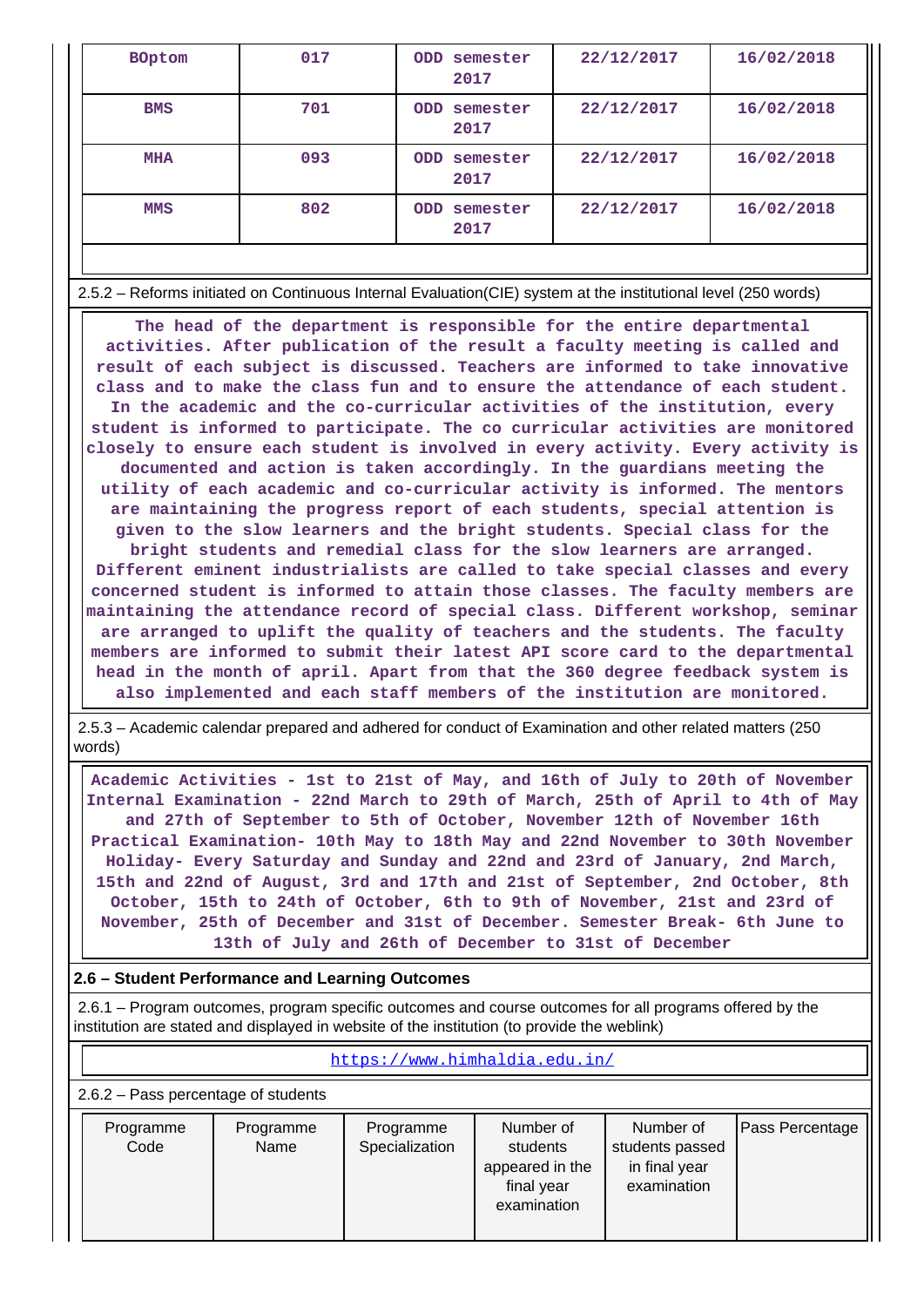| <b>BBA</b>                                                                                                                                                                | <b>BBA</b>                                                                                             |              | 167                                |  | 166                     | 99            |  |  |  |  |  |  |
|---------------------------------------------------------------------------------------------------------------------------------------------------------------------------|--------------------------------------------------------------------------------------------------------|--------------|------------------------------------|--|-------------------------|---------------|--|--|--|--|--|--|
| <b>BBA</b>                                                                                                                                                                | <b>BBA</b>                                                                                             |              | 53                                 |  | 53                      | 100           |  |  |  |  |  |  |
| Bsc                                                                                                                                                                       | <b>BSC</b>                                                                                             |              | 10                                 |  | 10                      | 100           |  |  |  |  |  |  |
| <b>BMS</b>                                                                                                                                                                | <b>BMS</b>                                                                                             |              | 43                                 |  | 43                      | 100           |  |  |  |  |  |  |
| Boptom                                                                                                                                                                    | <b>BOptom</b>                                                                                          |              | 30                                 |  | 30                      | 100           |  |  |  |  |  |  |
| <b>MHA</b>                                                                                                                                                                | MHA                                                                                                    |              | 3                                  |  | 3                       | 100           |  |  |  |  |  |  |
| <b>MMS</b>                                                                                                                                                                | <b>MMS</b>                                                                                             |              | 4                                  |  | 4                       | 100           |  |  |  |  |  |  |
|                                                                                                                                                                           |                                                                                                        |              |                                    |  |                         |               |  |  |  |  |  |  |
| 2.7 - Student Satisfaction Survey                                                                                                                                         |                                                                                                        |              |                                    |  |                         |               |  |  |  |  |  |  |
| 2.7.1 - Student Satisfaction Survey (SSS) on overall institutional performance (Institution may design the<br>questionnaire) (results and details be provided as weblink) |                                                                                                        |              |                                    |  |                         |               |  |  |  |  |  |  |
| https://www.himhaldia.edu.in/                                                                                                                                             |                                                                                                        |              |                                    |  |                         |               |  |  |  |  |  |  |
|                                                                                                                                                                           | <b>CRITERION III - RESEARCH, INNOVATIONS AND EXTENSION</b>                                             |              |                                    |  |                         |               |  |  |  |  |  |  |
|                                                                                                                                                                           | 3.1 - Resource Mobilization for Research                                                               |              |                                    |  |                         |               |  |  |  |  |  |  |
|                                                                                                                                                                           | 3.1.1 - Research funds sanctioned and received from various agencies, industry and other organisations |              |                                    |  |                         |               |  |  |  |  |  |  |
| Duration<br>Nature of the Project<br>Amount received<br>Name of the funding<br>Total grant<br>sanctioned<br>during the year<br>agency                                     |                                                                                                        |              |                                    |  |                         |               |  |  |  |  |  |  |
|                                                                                                                                                                           |                                                                                                        |              | No Data Entered/Not Applicable !!! |  |                         |               |  |  |  |  |  |  |
|                                                                                                                                                                           |                                                                                                        |              |                                    |  |                         |               |  |  |  |  |  |  |
|                                                                                                                                                                           |                                                                                                        |              |                                    |  |                         |               |  |  |  |  |  |  |
| 3.2 - Innovation Ecosystem<br>3.2.1 - Workshops/Seminars Conducted on Intellectual Property Rights (IPR) and Industry-Academia Innovative                                 |                                                                                                        |              |                                    |  |                         |               |  |  |  |  |  |  |
| practices during the year                                                                                                                                                 |                                                                                                        |              |                                    |  |                         |               |  |  |  |  |  |  |
| Title of workshop/seminar                                                                                                                                                 |                                                                                                        |              | Name of the Dept.                  |  |                         | Date          |  |  |  |  |  |  |
|                                                                                                                                                                           |                                                                                                        |              | No Data Entered/Not Applicable !!! |  |                         |               |  |  |  |  |  |  |
|                                                                                                                                                                           | 3.2.2 - Awards for Innovation won by Institution/Teachers/Research scholars/Students during the year   |              |                                    |  |                         |               |  |  |  |  |  |  |
| Title of the innovation                                                                                                                                                   | Name of Awardee                                                                                        |              | Awarding Agency                    |  | Date of award           | Category      |  |  |  |  |  |  |
|                                                                                                                                                                           |                                                                                                        |              | No Data Entered/Not Applicable !!! |  |                         |               |  |  |  |  |  |  |
|                                                                                                                                                                           |                                                                                                        |              |                                    |  |                         |               |  |  |  |  |  |  |
|                                                                                                                                                                           | 3.2.3 - No. of Incubation centre created, start-ups incubated on campus during the year                |              |                                    |  |                         |               |  |  |  |  |  |  |
| Incubation                                                                                                                                                                | Name                                                                                                   |              | Name of the                        |  | Nature of Start-        | Date of       |  |  |  |  |  |  |
| Center                                                                                                                                                                    |                                                                                                        | Sponsered By | Start-up                           |  | up                      | Commencement  |  |  |  |  |  |  |
|                                                                                                                                                                           |                                                                                                        |              | No Data Entered/Not Applicable !!! |  |                         |               |  |  |  |  |  |  |
|                                                                                                                                                                           |                                                                                                        |              |                                    |  |                         |               |  |  |  |  |  |  |
|                                                                                                                                                                           | 3.3 - Research Publications and Awards                                                                 |              |                                    |  |                         |               |  |  |  |  |  |  |
|                                                                                                                                                                           | 3.3.1 - Incentive to the teachers who receive recognition/awards                                       |              |                                    |  |                         |               |  |  |  |  |  |  |
| <b>State</b>                                                                                                                                                              |                                                                                                        |              | National                           |  |                         | International |  |  |  |  |  |  |
| 0                                                                                                                                                                         |                                                                                                        |              | 0                                  |  |                         | 0             |  |  |  |  |  |  |
|                                                                                                                                                                           | 3.3.2 - Ph. Ds awarded during the year (applicable for PG College, Research Center)                    |              |                                    |  |                         |               |  |  |  |  |  |  |
|                                                                                                                                                                           | Name of the Department                                                                                 |              |                                    |  | Number of PhD's Awarded |               |  |  |  |  |  |  |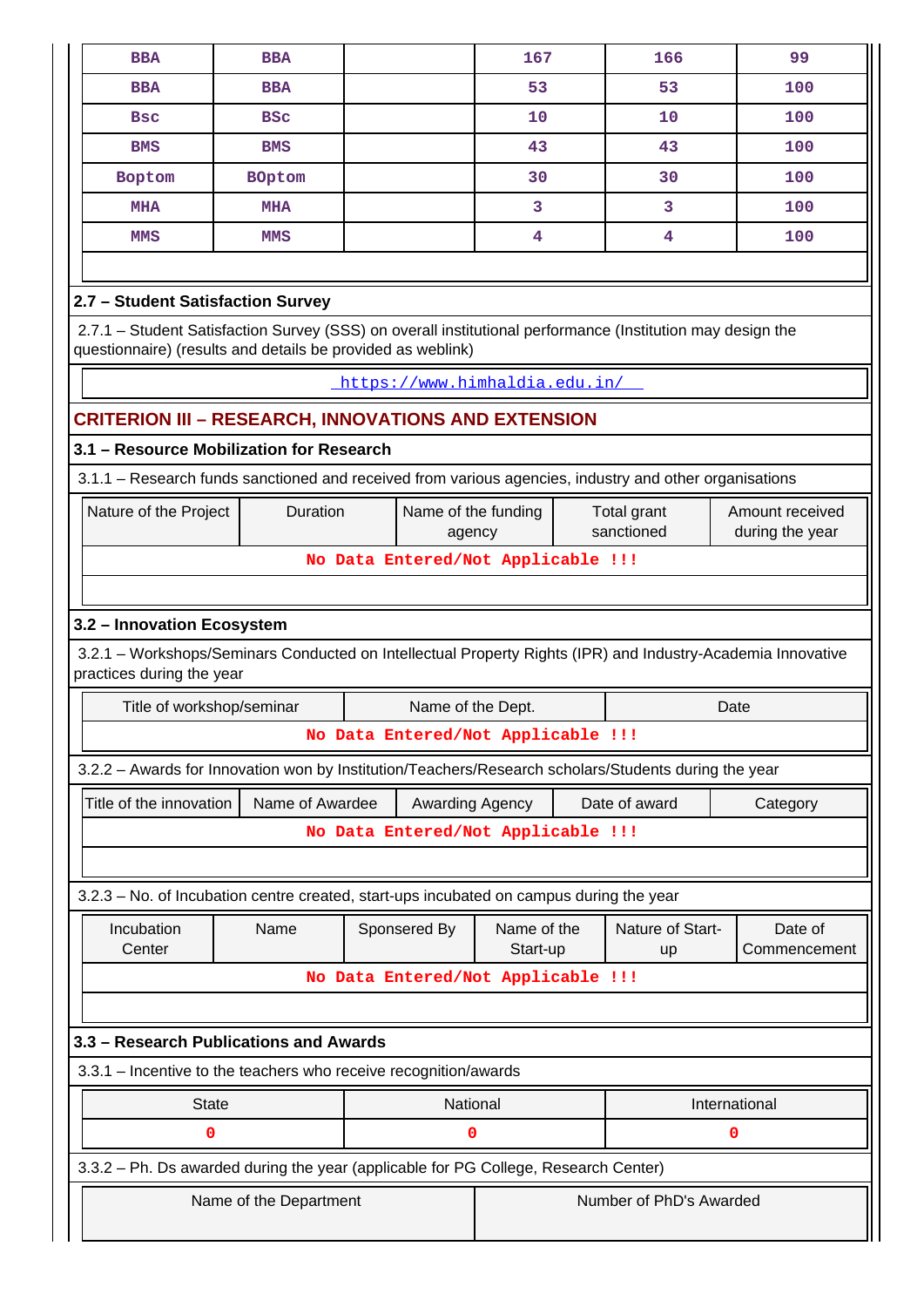|                                                                                                                                                                                                                    |                   |            | Department of General Management   |                        |                       |  |                              | 1                                                                                                                          |      |                                                                    |
|--------------------------------------------------------------------------------------------------------------------------------------------------------------------------------------------------------------------|-------------------|------------|------------------------------------|------------------------|-----------------------|--|------------------------------|----------------------------------------------------------------------------------------------------------------------------|------|--------------------------------------------------------------------|
| 3.3.3 - Research Publications in the Journals notified on UGC website during the year                                                                                                                              |                   |            |                                    |                        |                       |  |                              |                                                                                                                            |      |                                                                    |
| <b>Type</b>                                                                                                                                                                                                        |                   |            | Department                         |                        |                       |  | <b>Number of Publication</b> |                                                                                                                            |      | Average Impact Factor (if<br>any)                                  |
| International                                                                                                                                                                                                      |                   |            | Hospital Management                |                        |                       |  | 5                            |                                                                                                                            | 5.76 |                                                                    |
| International                                                                                                                                                                                                      |                   |            | Pharmaceutical<br>Management       |                        |                       |  | 3                            |                                                                                                                            |      | 4.30                                                               |
| International                                                                                                                                                                                                      |                   |            | General Management                 |                        |                       |  | 1                            |                                                                                                                            |      | 5.97                                                               |
| International                                                                                                                                                                                                      |                   |            | Information<br>Technology          |                        |                       |  | 9                            |                                                                                                                            |      | 6.23                                                               |
| International                                                                                                                                                                                                      |                   |            | Optometry                          |                        |                       |  | 9                            |                                                                                                                            |      | 6.23                                                               |
| 3.3.4 - Books and Chapters in edited Volumes / Books published, and papers in National/International Conference<br>Proceedings per Teacher during the year                                                         |                   | Department |                                    |                        |                       |  |                              | Number of Publication                                                                                                      |      |                                                                    |
|                                                                                                                                                                                                                    |                   |            | Hospital Management                |                        |                       |  |                              | 1                                                                                                                          |      |                                                                    |
|                                                                                                                                                                                                                    |                   |            |                                    |                        |                       |  |                              |                                                                                                                            |      |                                                                    |
| 3.3.5 - Bibliometrics of the publications during the last Academic year based on average citation index in Scopus/<br>Web of Science or PubMed/ Indian Citation Index                                              |                   |            |                                    |                        |                       |  |                              |                                                                                                                            |      |                                                                    |
| Title of the<br>Paper                                                                                                                                                                                              | Name of<br>Author |            | Title of journal                   | Year of<br>publication | <b>Citation Index</b> |  |                              | Number of<br>Institutional<br>affiliation as<br>citations<br>mentioned in<br>excluding self<br>the publication<br>citation |      |                                                                    |
|                                                                                                                                                                                                                    |                   |            | No Data Entered/Not Applicable !!! |                        |                       |  |                              |                                                                                                                            |      |                                                                    |
|                                                                                                                                                                                                                    |                   |            |                                    |                        |                       |  |                              |                                                                                                                            |      |                                                                    |
| 3.3.6 - h-Index of the Institutional Publications during the year. (based on Scopus/ Web of science)                                                                                                               |                   |            |                                    |                        |                       |  |                              |                                                                                                                            |      |                                                                    |
| Title of the<br>Paper                                                                                                                                                                                              | Name of<br>Author |            | Title of journal                   | Year of<br>publication |                       |  | h-index                      | Number of<br>citations<br>excluding self<br>citation                                                                       |      | Institutional<br>affiliation as<br>mentioned in<br>the publication |
|                                                                                                                                                                                                                    |                   |            | No Data Entered/Not Applicable !!! |                        |                       |  |                              |                                                                                                                            |      |                                                                    |
|                                                                                                                                                                                                                    |                   |            |                                    |                        |                       |  |                              |                                                                                                                            |      |                                                                    |
| 3.3.7 - Faculty participation in Seminars/Conferences and Symposia during the year:                                                                                                                                |                   |            |                                    |                        |                       |  |                              |                                                                                                                            |      |                                                                    |
| Number of Faculty                                                                                                                                                                                                  |                   |            | International                      | National               |                       |  | <b>State</b>                 |                                                                                                                            |      | Local                                                              |
| Attended/Semina<br>rs/Workshops                                                                                                                                                                                    |                   |            | 52                                 | 0                      |                       |  | 0                            |                                                                                                                            |      | 0                                                                  |
| Presented<br>papers                                                                                                                                                                                                |                   |            | 18                                 | $\mathbf 0$            |                       |  | $\mathbf 0$                  |                                                                                                                            |      | $\mathbf 0$                                                        |
| Resource<br>persons                                                                                                                                                                                                |                   |            | 1                                  | $\mathbf 0$            |                       |  | $\mathbf 0$                  |                                                                                                                            |      | $\mathbf 0$                                                        |
|                                                                                                                                                                                                                    |                   |            |                                    |                        |                       |  |                              |                                                                                                                            |      |                                                                    |
| 3.4 - Extension Activities                                                                                                                                                                                         |                   |            |                                    |                        |                       |  |                              |                                                                                                                            |      |                                                                    |
| 3.4.1 – Number of extension and outreach programmes conducted in collaboration with industry, community and<br>Non- Government Organisations through NSS/NCC/Red cross/Youth Red Cross (YRC) etc., during the year |                   |            |                                    |                        |                       |  |                              |                                                                                                                            |      |                                                                    |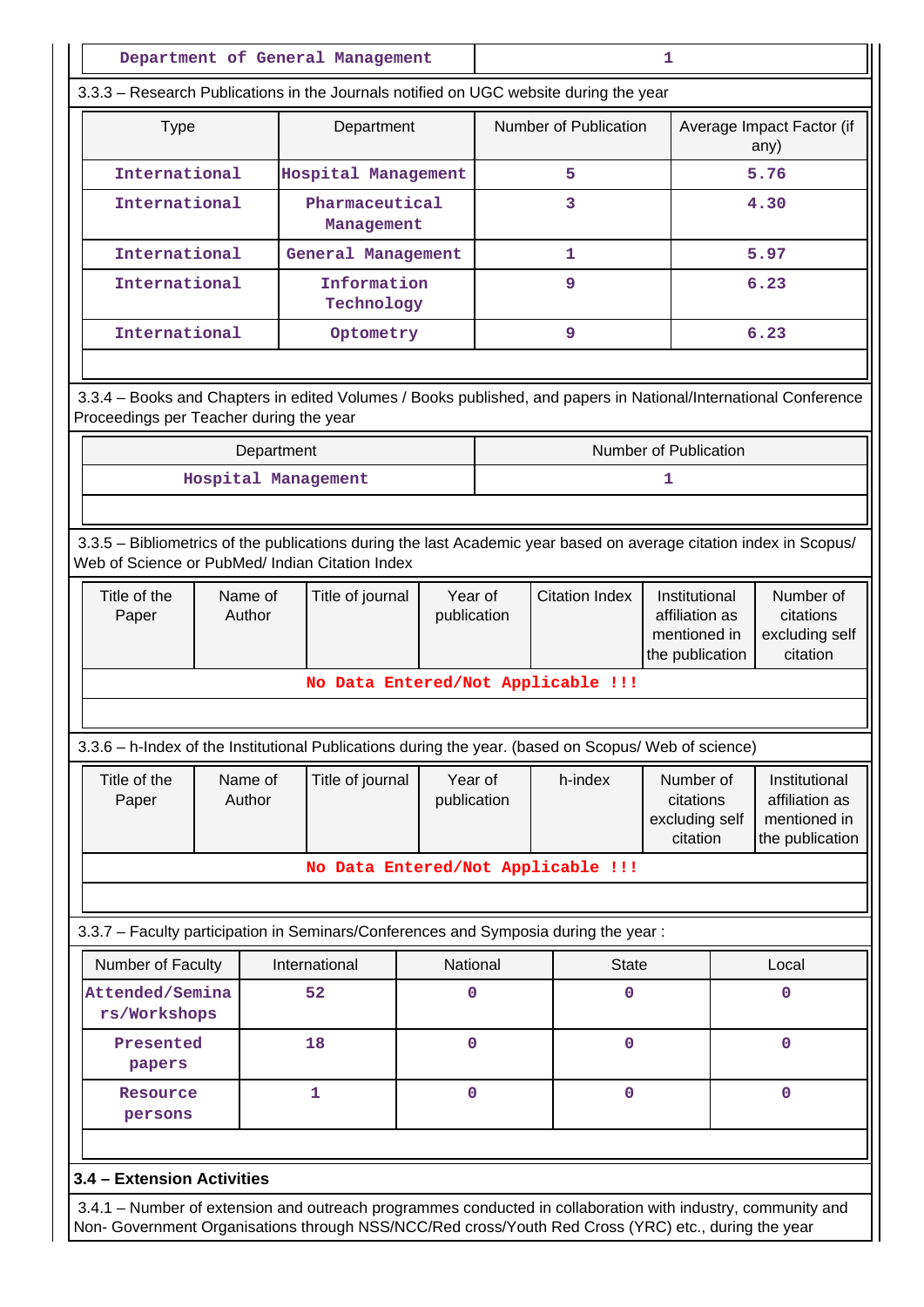| Title of the activities                                                                                                                                                                                        |                             |                                                                                                                              | collaborating agency | Organising unit/agency/                                                | Number of teachers<br>participated in such<br>activities |                        |            | Number of students<br>participated in such<br>activities |                                                         |  |  |  |
|----------------------------------------------------------------------------------------------------------------------------------------------------------------------------------------------------------------|-----------------------------|------------------------------------------------------------------------------------------------------------------------------|----------------------|------------------------------------------------------------------------|----------------------------------------------------------|------------------------|------------|----------------------------------------------------------|---------------------------------------------------------|--|--|--|
|                                                                                                                                                                                                                |                             |                                                                                                                              |                      |                                                                        | No Data Entered/Not Applicable !!!                       |                        |            |                                                          |                                                         |  |  |  |
|                                                                                                                                                                                                                |                             |                                                                                                                              |                      |                                                                        |                                                          |                        |            |                                                          |                                                         |  |  |  |
| 3.4.2 - Awards and recognition received for extension activities from Government and other recognized bodies<br>during the year                                                                                |                             |                                                                                                                              |                      |                                                                        |                                                          |                        |            |                                                          |                                                         |  |  |  |
| Name of the activity                                                                                                                                                                                           |                             |                                                                                                                              | Award/Recognition    |                                                                        |                                                          | <b>Awarding Bodies</b> |            |                                                          | Number of students<br><b>Benefited</b>                  |  |  |  |
|                                                                                                                                                                                                                |                             |                                                                                                                              |                      |                                                                        | No Data Entered/Not Applicable !!!                       |                        |            |                                                          |                                                         |  |  |  |
|                                                                                                                                                                                                                |                             |                                                                                                                              |                      |                                                                        |                                                          |                        |            |                                                          |                                                         |  |  |  |
| 3.4.3 - Students participating in extension activities with Government Organisations, Non-Government<br>Organisations and programmes such as Swachh Bharat, Aids Awareness, Gender Issue, etc. during the year |                             |                                                                                                                              |                      |                                                                        |                                                          |                        |            |                                                          |                                                         |  |  |  |
| Name of the scheme<br>Organising unit/Agen<br>Name of the activity<br>Number of teachers<br>participated in such<br>cy/collaborating<br>activites<br>agency                                                    |                             |                                                                                                                              |                      |                                                                        |                                                          |                        |            |                                                          | Number of students<br>participated in such<br>activites |  |  |  |
|                                                                                                                                                                                                                |                             |                                                                                                                              |                      |                                                                        | No Data Entered/Not Applicable !!!                       |                        |            |                                                          |                                                         |  |  |  |
|                                                                                                                                                                                                                |                             |                                                                                                                              |                      |                                                                        |                                                          |                        |            |                                                          |                                                         |  |  |  |
| 3.5 - Collaborations                                                                                                                                                                                           |                             |                                                                                                                              |                      |                                                                        |                                                          |                        |            |                                                          |                                                         |  |  |  |
| 3.5.1 – Number of Collaborative activities for research, faculty exchange, student exchange during the year                                                                                                    |                             |                                                                                                                              |                      |                                                                        |                                                          |                        |            |                                                          |                                                         |  |  |  |
| Nature of activity                                                                                                                                                                                             |                             |                                                                                                                              | Participant          |                                                                        | Source of financial support                              |                        |            |                                                          | Duration                                                |  |  |  |
| University of                                                                                                                                                                                                  |                             |                                                                                                                              | Dr. Sourav           |                                                                        |                                                          | Self                   |            |                                                          | 3                                                       |  |  |  |
| Mysore                                                                                                                                                                                                         |                             |                                                                                                                              |                      | Gangopadhyay                                                           |                                                          |                        |            |                                                          |                                                         |  |  |  |
| Lincoln University<br>College                                                                                                                                                                                  |                             |                                                                                                                              | Somsukla Maity       |                                                                        |                                                          | Self                   |            |                                                          | 0.5                                                     |  |  |  |
| 3.5.2 - Linkages with institutions/industries for internship, on-the- job training, project work, sharing of research                                                                                          |                             |                                                                                                                              |                      |                                                                        |                                                          |                        |            |                                                          |                                                         |  |  |  |
| facilities etc. during the year                                                                                                                                                                                |                             |                                                                                                                              |                      |                                                                        |                                                          |                        |            |                                                          |                                                         |  |  |  |
| Nature of linkage                                                                                                                                                                                              |                             | Title of the<br>Name of the<br>linkage<br>partnering<br>institution/<br>industry<br>/research lab<br>with contact<br>details |                      | <b>Duration From</b>                                                   |                                                          | Duration To            |            | Participant                                              |                                                         |  |  |  |
| <b>MOU</b>                                                                                                                                                                                                     | Training and<br>Development |                                                                                                                              |                      | National<br>Multi Crypto<br>Currency<br><b>Exchange</b><br>02248872222 | 01/12/2018                                               |                        | 31/12/2018 |                                                          | Students of<br>the<br>Institution                       |  |  |  |
| <b>MOU</b>                                                                                                                                                                                                     | Research                    |                                                                                                                              |                      | Lincoln<br>University<br>College<br>Malaysia                           | 01/10/2018                                               |                        | 31/12/2018 |                                                          | Faculties of<br>the<br>Institution                      |  |  |  |
| On Job<br>Training                                                                                                                                                                                             | Industrial<br>Training      |                                                                                                                              |                      | Indian Oil<br>Corporation                                              | 06/09/2018                                               |                        | 07/09/2018 |                                                          | Students of<br>the<br>Institution                       |  |  |  |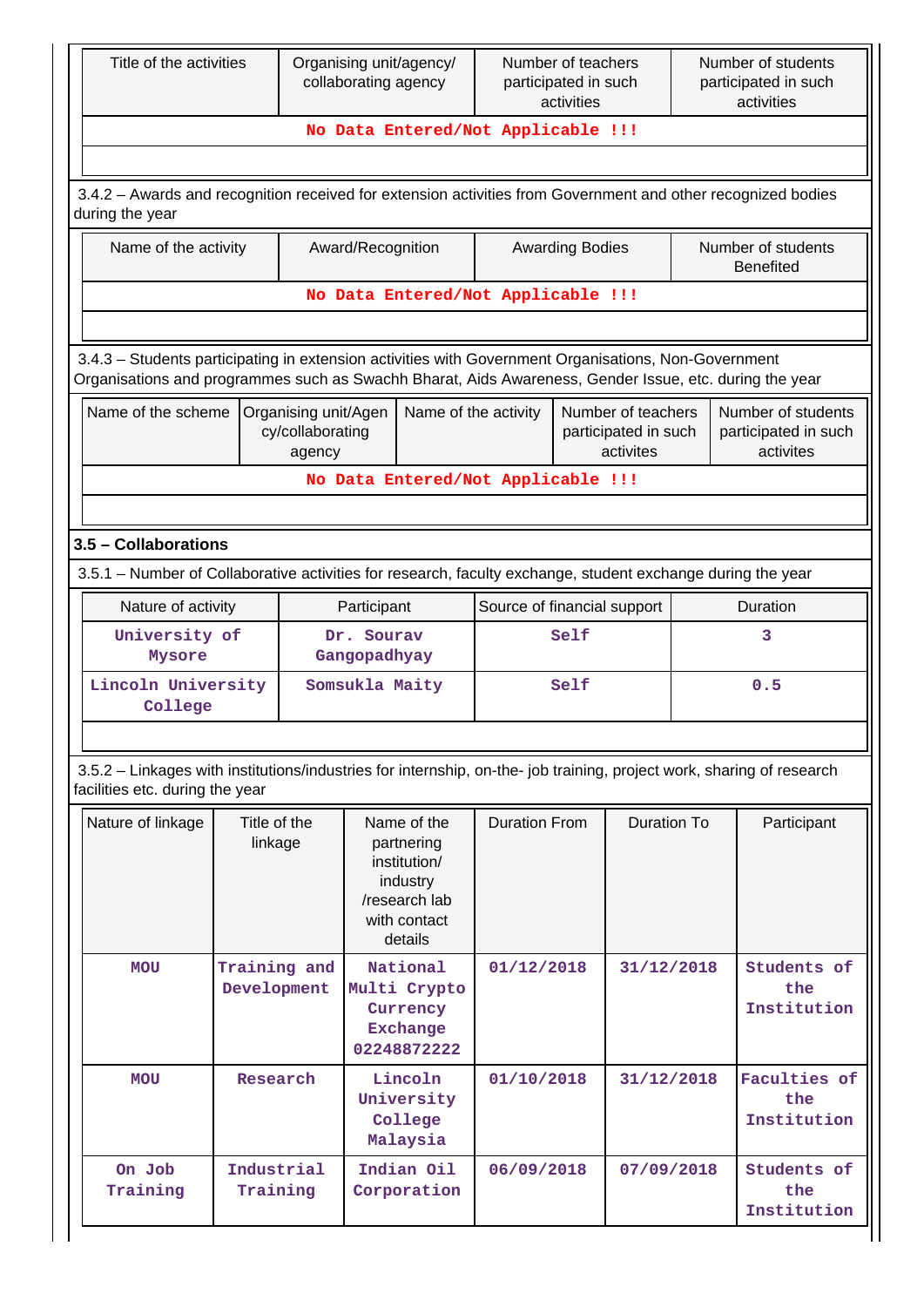3.5.3 – MoUs signed with institutions of national, international importance, other universities, industries, corporate houses etc. during the year

| nouses etc. uunny the year                                                   |                                                 |                                                                                                               |                                                           |  |  |  |
|------------------------------------------------------------------------------|-------------------------------------------------|---------------------------------------------------------------------------------------------------------------|-----------------------------------------------------------|--|--|--|
| Organisation                                                                 | Date of MoU signed                              | Purpose/Activities                                                                                            | Number of<br>students/teachers<br>participated under MoUs |  |  |  |
| University of<br>Mysore                                                      | 04/01/2017                                      | Faculty development<br>programme. Faculty<br>exchange programme.<br>Research and<br>Development<br>Programme. | 12                                                        |  |  |  |
| Lincoln University<br>College                                                | 06/10/2018                                      | Faculty development<br>programme. Faculty<br>exchange programme.<br>Research and<br>Development<br>programme  | 122                                                       |  |  |  |
| Al Ameen Arts<br>Science and<br>Commerce College                             | 10/01/2017                                      | Faculty development<br>programme. Faculty<br>exchange programme.<br>Research and<br>Development<br>programme  | 204                                                       |  |  |  |
|                                                                              |                                                 |                                                                                                               |                                                           |  |  |  |
| <b>CRITERION IV - INFRASTRUCTURE AND LEARNING RESOURCES</b>                  |                                                 |                                                                                                               |                                                           |  |  |  |
| 4.1 - Physical Facilities                                                    |                                                 |                                                                                                               |                                                           |  |  |  |
|                                                                              |                                                 | 4.1.1 - Budget allocation, excluding salary for infrastructure augmentation during the year                   |                                                           |  |  |  |
| Budget allocated for infrastructure augmentation                             |                                                 | Budget utilized for infrastructure development                                                                |                                                           |  |  |  |
| 1000000                                                                      |                                                 | 575000                                                                                                        |                                                           |  |  |  |
| 4.1.2 - Details of augmentation in infrastructure facilities during the year |                                                 |                                                                                                               |                                                           |  |  |  |
| <b>Facilities</b>                                                            |                                                 | <b>Existing or Newly Added</b>                                                                                |                                                           |  |  |  |
|                                                                              | Campus Area                                     | Existing                                                                                                      |                                                           |  |  |  |
|                                                                              | Class rooms                                     | Existing                                                                                                      |                                                           |  |  |  |
|                                                                              | Laboratories                                    | Existing                                                                                                      |                                                           |  |  |  |
|                                                                              | Seminar Halls<br>Classrooms with LCD facilities | Existing<br>Existing                                                                                          |                                                           |  |  |  |
|                                                                              | Classrooms with Wi-Fi OR LAN                    |                                                                                                               |                                                           |  |  |  |
|                                                                              | Seminar halls with ICT facilities               | Existing<br>Existing                                                                                          |                                                           |  |  |  |
|                                                                              | Video Centre                                    | Existing                                                                                                      |                                                           |  |  |  |
| purchased (Greater than 1-0 lakh)<br>during the current year                 | Number of important equipments                  | Existing                                                                                                      |                                                           |  |  |  |
|                                                                              | Value of the equipment purchased                | Existing                                                                                                      |                                                           |  |  |  |

 **Others Existing**

**during the year (rs. in lakhs)**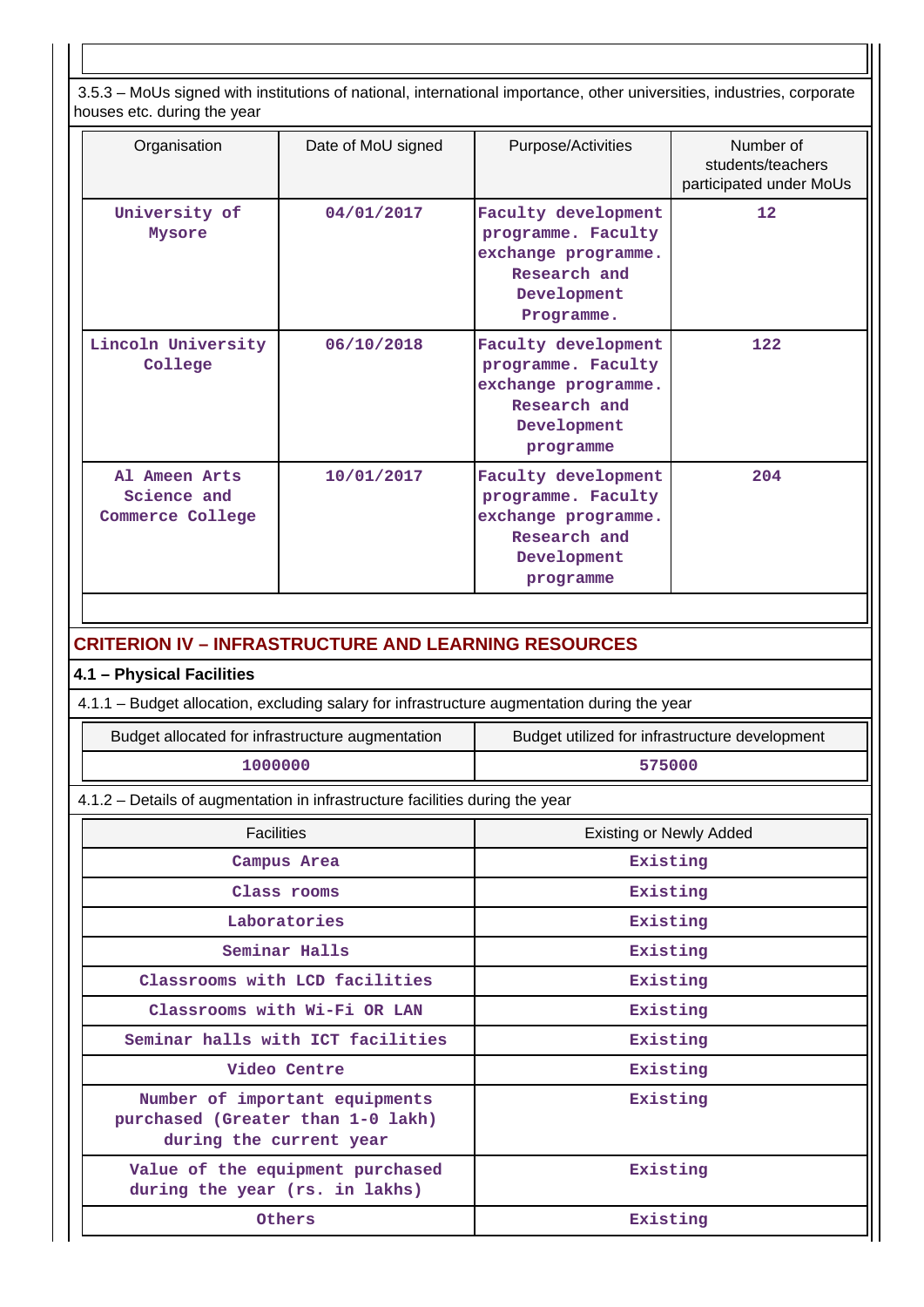| 4.2 - Library as a Learning Resource                                                                                                                              |                                            |                         |          |                                                    |                                                                                                                      |                            |                                           |                    |      |                                                     |               |  |  |
|-------------------------------------------------------------------------------------------------------------------------------------------------------------------|--------------------------------------------|-------------------------|----------|----------------------------------------------------|----------------------------------------------------------------------------------------------------------------------|----------------------------|-------------------------------------------|--------------------|------|-----------------------------------------------------|---------------|--|--|
| 4.2.1 - Library is automated {Integrated Library Management System (ILMS)}                                                                                        |                                            |                         |          |                                                    |                                                                                                                      |                            |                                           |                    |      |                                                     |               |  |  |
|                                                                                                                                                                   | Name of the ILMS<br>software               |                         |          | Nature of automation (fully<br>or patially)        |                                                                                                                      |                            | Version                                   |                    |      | Year of automation                                  |               |  |  |
|                                                                                                                                                                   |                                            |                         |          |                                                    | No Data Entered/Not Applicable !!!                                                                                   |                            |                                           |                    |      |                                                     |               |  |  |
| 4.2.2 - Library Services                                                                                                                                          |                                            |                         |          |                                                    |                                                                                                                      |                            |                                           |                    |      |                                                     |               |  |  |
| Library<br>Service Type                                                                                                                                           |                                            |                         | Existing |                                                    |                                                                                                                      | Newly Added                |                                           |                    |      | Total                                               |               |  |  |
| <b>Text Books</b>                                                                                                                                                 |                                            | 999                     |          | 4013                                               | 716                                                                                                                  |                            | 403                                       |                    | 1715 |                                                     | 4416          |  |  |
| Reference<br><b>Books</b>                                                                                                                                         |                                            | 150                     |          | 150                                                | 50                                                                                                                   |                            | 50                                        |                    | 200  |                                                     | 200           |  |  |
| e-Books                                                                                                                                                           |                                            | 300                     |          | 300                                                | 40                                                                                                                   |                            | 40                                        |                    | 340  |                                                     | 340           |  |  |
| Journals                                                                                                                                                          |                                            | 30                      |          | 620                                                | 5                                                                                                                    |                            | 25                                        |                    | 35   |                                                     | 645           |  |  |
|                                                                                                                                                                   |                                            |                         |          |                                                    |                                                                                                                      |                            |                                           |                    |      |                                                     |               |  |  |
| (Learning Management System (LMS) etc<br>Name of the Teacher<br>Name of the Module<br>Platform on which module<br>Date of launching e-<br>is developed<br>content |                                            |                         |          |                                                    |                                                                                                                      |                            |                                           |                    |      |                                                     |               |  |  |
|                                                                                                                                                                   |                                            |                         |          |                                                    | No Data Entered/Not Applicable !!!                                                                                   |                            |                                           |                    |      |                                                     |               |  |  |
|                                                                                                                                                                   |                                            |                         |          |                                                    |                                                                                                                      |                            |                                           |                    |      |                                                     |               |  |  |
| 4.3 - IT Infrastructure                                                                                                                                           |                                            |                         |          |                                                    |                                                                                                                      |                            |                                           |                    |      |                                                     |               |  |  |
| 4.3.1 - Technology Upgradation (overall)                                                                                                                          |                                            |                         |          |                                                    |                                                                                                                      |                            |                                           |                    |      |                                                     |               |  |  |
| Type                                                                                                                                                              | Total Co Computer<br>mputers               | Lab                     |          | Internet                                           | Browsing<br>centers                                                                                                  | <b>Computer</b><br>Centers | Office                                    | Departme<br>nts    |      | Available<br><b>Bandwidt</b><br>h (MBPS/<br>GBPS)   | <b>Others</b> |  |  |
| Existin<br>g                                                                                                                                                      | 120                                        | $\overline{\mathbf{2}}$ |          | 1                                                  | $\overline{\mathbf{2}}$                                                                                              | $\overline{\mathbf{2}}$    | 1                                         | 1                  |      | 20                                                  |               |  |  |
| Added                                                                                                                                                             | 20                                         |                         |          | 1                                                  |                                                                                                                      |                            |                                           |                    |      |                                                     |               |  |  |
| Total                                                                                                                                                             | 140                                        | $\overline{\mathbf{2}}$ |          | $\overline{\mathbf{2}}$                            | $\overline{\mathbf{2}}$                                                                                              | $\overline{\mathbf{2}}$    | 1                                         | 1                  |      | 20                                                  | $\mathbf 0$   |  |  |
|                                                                                                                                                                   |                                            |                         |          |                                                    | 4.3.2 - Bandwidth available of internet connection in the Institution (Leased line)                                  |                            |                                           |                    |      |                                                     |               |  |  |
|                                                                                                                                                                   |                                            |                         |          |                                                    | 20 MBPS/ GBPS                                                                                                        |                            |                                           |                    |      |                                                     |               |  |  |
| 4.3.3 - Facility for e-content                                                                                                                                    |                                            |                         |          |                                                    |                                                                                                                      |                            |                                           |                    |      |                                                     |               |  |  |
|                                                                                                                                                                   | Name of the e-content development facility |                         |          |                                                    |                                                                                                                      |                            |                                           | recording facility |      | Provide the link of the videos and media centre and |               |  |  |
|                                                                                                                                                                   |                                            |                         |          |                                                    | No Data Entered/Not Applicable !!!                                                                                   |                            |                                           |                    |      |                                                     |               |  |  |
| 4.4 - Maintenance of Campus Infrastructure                                                                                                                        |                                            |                         |          |                                                    |                                                                                                                      |                            |                                           |                    |      |                                                     |               |  |  |
| component, during the year                                                                                                                                        |                                            |                         |          |                                                    | 4.4.1 - Expenditure incurred on maintenance of physical facilities and academic support facilities, excluding salary |                            |                                           |                    |      |                                                     |               |  |  |
|                                                                                                                                                                   | Assigned Budget on<br>academic facilities  |                         |          | Expenditure incurred on<br>maintenance of academic |                                                                                                                      |                            | Assigned budget on<br>physical facilities |                    |      | Expenditure incurredon<br>maintenance of physical   |               |  |  |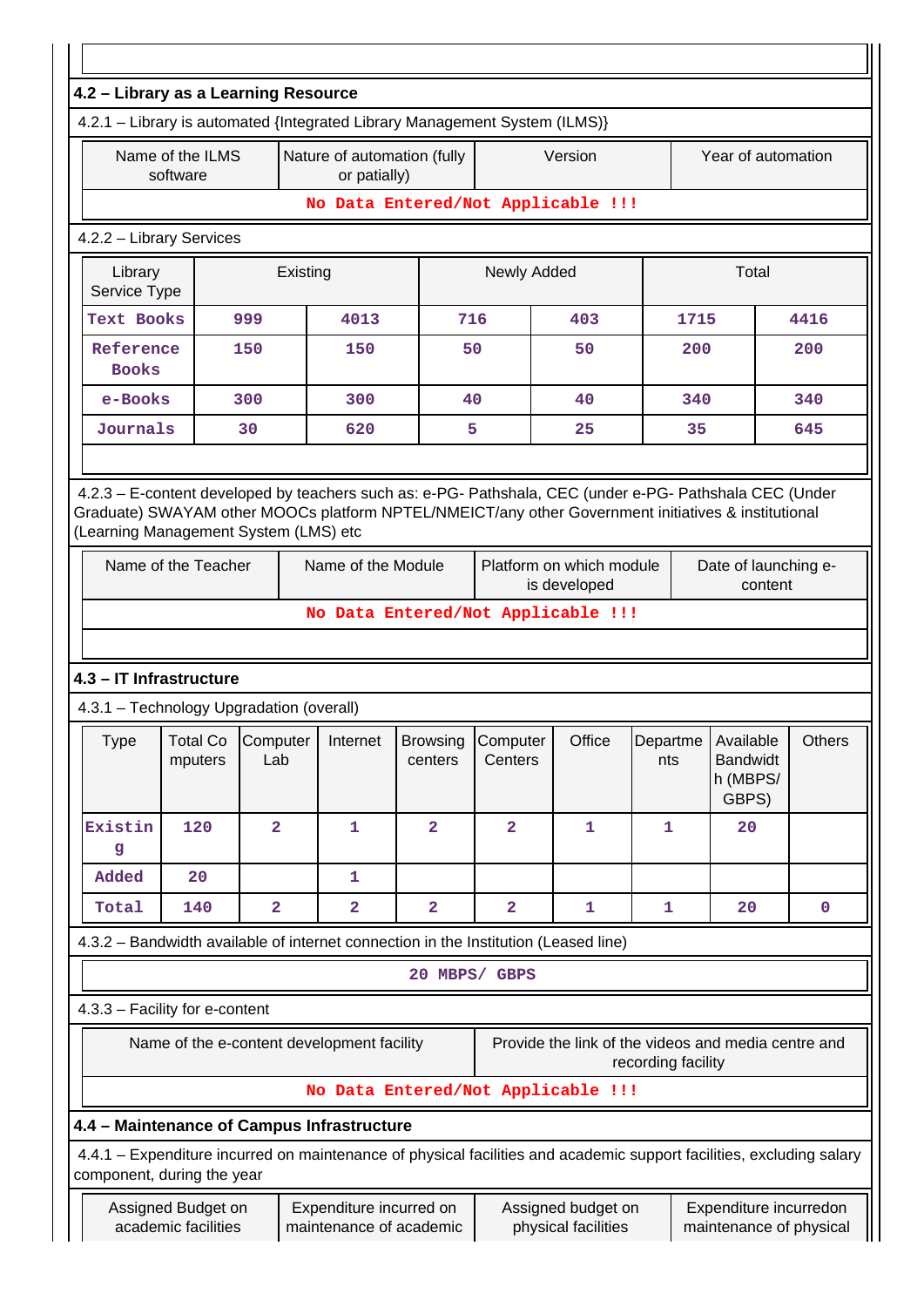|                                                                                                                                                                                                                                                                                                                                                                                                                                                                                                                                                                                                                                                                                                                                                                                                                                                                      |  |  | facilities                                                                                                                                                                                                                       |                                                                                                                               |  |                   | facilites                     |  |  |  |  |
|----------------------------------------------------------------------------------------------------------------------------------------------------------------------------------------------------------------------------------------------------------------------------------------------------------------------------------------------------------------------------------------------------------------------------------------------------------------------------------------------------------------------------------------------------------------------------------------------------------------------------------------------------------------------------------------------------------------------------------------------------------------------------------------------------------------------------------------------------------------------|--|--|----------------------------------------------------------------------------------------------------------------------------------------------------------------------------------------------------------------------------------|-------------------------------------------------------------------------------------------------------------------------------|--|-------------------|-------------------------------|--|--|--|--|
| 50000                                                                                                                                                                                                                                                                                                                                                                                                                                                                                                                                                                                                                                                                                                                                                                                                                                                                |  |  | 43086                                                                                                                                                                                                                            | 200000                                                                                                                        |  |                   | 172342                        |  |  |  |  |
| institutional Website, provide link)                                                                                                                                                                                                                                                                                                                                                                                                                                                                                                                                                                                                                                                                                                                                                                                                                                 |  |  | 4.4.2 – Procedures and policies for maintaining and utilizing physical, academic and support facilities - laboratory,<br>library, sports complex, computers, classrooms etc. (maximum 500 words) (information to be available in |                                                                                                                               |  |                   |                               |  |  |  |  |
| The Governing body of the institute lays down policy parameters and procedures<br>for the adequate maintenance of academic and support facilities such as<br>classrooms, laboratory, Library and Sports complex. The laboratory, library and<br>sports committees hold regular meetings with the members of the Internal<br>Quality Assurance Cell and the minutes of the meeting are duly forwarded to the<br>Director of the institute. The annual budget is chalked out in the finance<br>committee meeting presided over by the Director of the institute. Internal<br>expenses, with regard to academic and support functions, are determined<br>internally in collaboration with the finance committee. In sync with this, the<br>laboratory, library and sports committees formally propose their expenditure<br>plans to the finance committee for approval. |  |  |                                                                                                                                                                                                                                  |                                                                                                                               |  |                   |                               |  |  |  |  |
|                                                                                                                                                                                                                                                                                                                                                                                                                                                                                                                                                                                                                                                                                                                                                                                                                                                                      |  |  | https://www.himhaldia.edu.in                                                                                                                                                                                                     |                                                                                                                               |  |                   |                               |  |  |  |  |
|                                                                                                                                                                                                                                                                                                                                                                                                                                                                                                                                                                                                                                                                                                                                                                                                                                                                      |  |  | <b>CRITERION V - STUDENT SUPPORT AND PROGRESSION</b>                                                                                                                                                                             |                                                                                                                               |  |                   |                               |  |  |  |  |
| 5.1 - Student Support                                                                                                                                                                                                                                                                                                                                                                                                                                                                                                                                                                                                                                                                                                                                                                                                                                                |  |  |                                                                                                                                                                                                                                  |                                                                                                                               |  |                   |                               |  |  |  |  |
| 5.1.1 - Scholarships and Financial Support                                                                                                                                                                                                                                                                                                                                                                                                                                                                                                                                                                                                                                                                                                                                                                                                                           |  |  |                                                                                                                                                                                                                                  |                                                                                                                               |  |                   |                               |  |  |  |  |
|                                                                                                                                                                                                                                                                                                                                                                                                                                                                                                                                                                                                                                                                                                                                                                                                                                                                      |  |  | Name/Title of the scheme                                                                                                                                                                                                         | Number of students                                                                                                            |  |                   | Amount in Rupees              |  |  |  |  |
|                                                                                                                                                                                                                                                                                                                                                                                                                                                                                                                                                                                                                                                                                                                                                                                                                                                                      |  |  | No Data Entered/Not Applicable !!!                                                                                                                                                                                               |                                                                                                                               |  |                   |                               |  |  |  |  |
|                                                                                                                                                                                                                                                                                                                                                                                                                                                                                                                                                                                                                                                                                                                                                                                                                                                                      |  |  |                                                                                                                                                                                                                                  |                                                                                                                               |  |                   |                               |  |  |  |  |
|                                                                                                                                                                                                                                                                                                                                                                                                                                                                                                                                                                                                                                                                                                                                                                                                                                                                      |  |  | 5.1.2 - Number of capability enhancement and development schemes such as Soft skill development, Remedial<br>coaching, Language lab, Bridge courses, Yoga, Meditation, Personal Counselling and Mentoring etc.,                  |                                                                                                                               |  |                   |                               |  |  |  |  |
| Name of the capability<br>enhancement scheme                                                                                                                                                                                                                                                                                                                                                                                                                                                                                                                                                                                                                                                                                                                                                                                                                         |  |  | Date of implemetation                                                                                                                                                                                                            | Number of students<br>enrolled                                                                                                |  | Agencies involved |                               |  |  |  |  |
| Remedial classes                                                                                                                                                                                                                                                                                                                                                                                                                                                                                                                                                                                                                                                                                                                                                                                                                                                     |  |  | 12/02/2018                                                                                                                                                                                                                       | 112                                                                                                                           |  |                   |                               |  |  |  |  |
| High Skill<br>Development Class                                                                                                                                                                                                                                                                                                                                                                                                                                                                                                                                                                                                                                                                                                                                                                                                                                      |  |  | 21/03/2018                                                                                                                                                                                                                       | 38                                                                                                                            |  |                   |                               |  |  |  |  |
| Language lab                                                                                                                                                                                                                                                                                                                                                                                                                                                                                                                                                                                                                                                                                                                                                                                                                                                         |  |  | 12/09/2018                                                                                                                                                                                                                       | 145                                                                                                                           |  |                   |                               |  |  |  |  |
| Personal<br>counselling and<br>Mentoring                                                                                                                                                                                                                                                                                                                                                                                                                                                                                                                                                                                                                                                                                                                                                                                                                             |  |  | 03/09/2018                                                                                                                                                                                                                       | 174                                                                                                                           |  |                   |                               |  |  |  |  |
|                                                                                                                                                                                                                                                                                                                                                                                                                                                                                                                                                                                                                                                                                                                                                                                                                                                                      |  |  |                                                                                                                                                                                                                                  |                                                                                                                               |  |                   |                               |  |  |  |  |
| institution during the year                                                                                                                                                                                                                                                                                                                                                                                                                                                                                                                                                                                                                                                                                                                                                                                                                                          |  |  | 5.1.3 – Students benefited by guidance for competitive examinations and career counselling offered by the                                                                                                                        |                                                                                                                               |  |                   |                               |  |  |  |  |
| Year<br>Name of the<br>scheme                                                                                                                                                                                                                                                                                                                                                                                                                                                                                                                                                                                                                                                                                                                                                                                                                                        |  |  | Number of<br>benefited<br>students for<br>competitive<br>examination                                                                                                                                                             | Number of<br>Number of<br>benefited<br>students who<br>students by<br>have passedin<br>the comp. exam<br>career<br>counseling |  |                   | Number of<br>studentsp placed |  |  |  |  |

 5.1.4 – Institutional mechanism for transparency, timely redressal of student grievances, Prevention of sexual harassment and ragging cases during the year

**2018 Student 32 83 32 53**

activities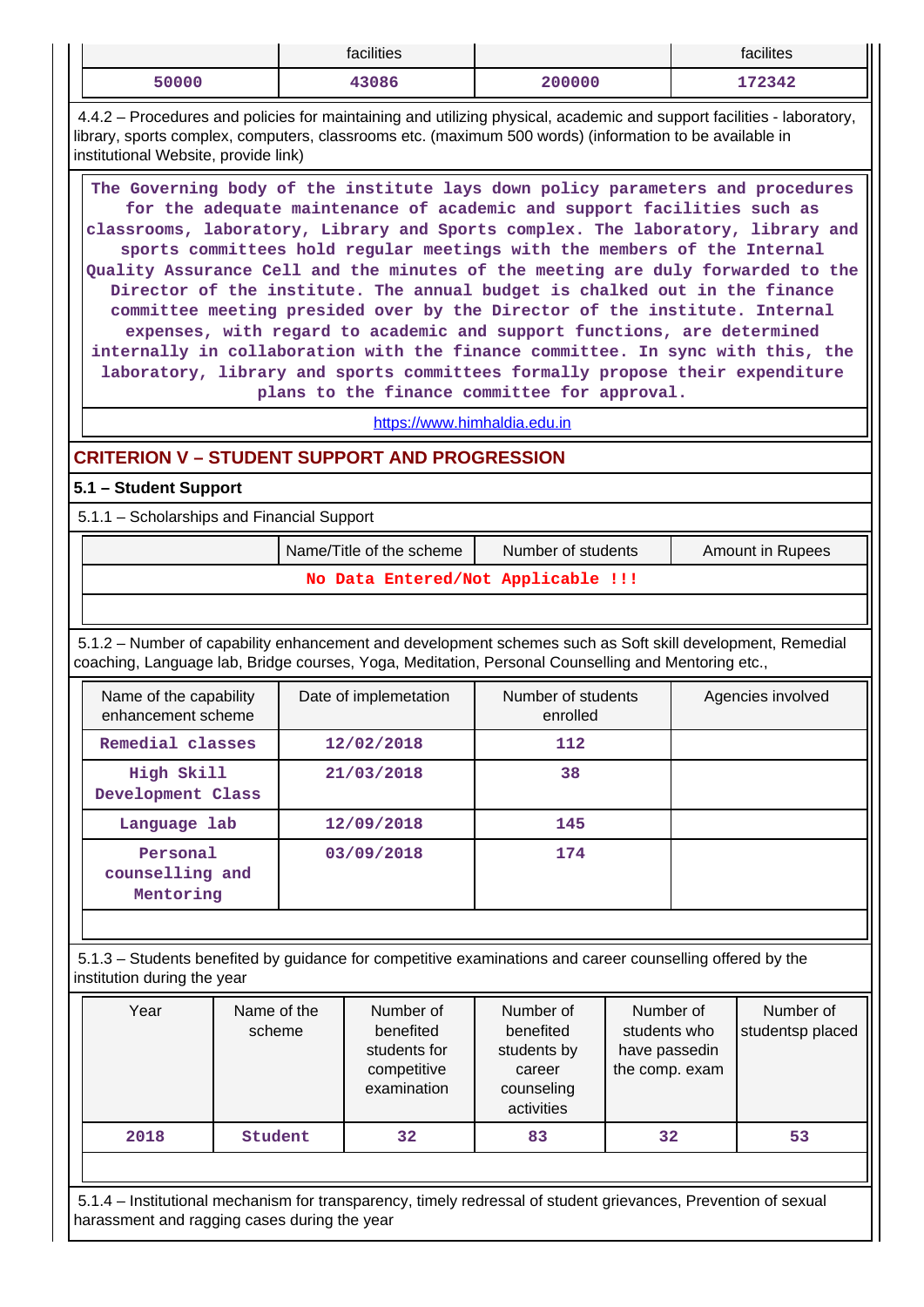#### **No Data Entered/Not Applicable !!!**

## **5.2 – Student Progression**

5.2.1 – Details of campus placement during the year

|                                    | On campus                             |                              | Off campus                                                                                                                                                             |                                       |                              |  |  |
|------------------------------------|---------------------------------------|------------------------------|------------------------------------------------------------------------------------------------------------------------------------------------------------------------|---------------------------------------|------------------------------|--|--|
| Nameof<br>organizations<br>visited | Number of<br>students<br>participated | Number of<br>stduents placed | Nameof<br>organizations<br>visited                                                                                                                                     | Number of<br>students<br>participated | Number of<br>stduents placed |  |  |
| Patanjali<br>Ayurved<br>Limited    | 16                                    | 10                           | Sharanya<br>Multi<br>speciality<br>Hospital,<br>Sanjivan<br>Hospital,<br>Prafulla<br>Devi<br>Hospital,<br>Medica<br>Synergy Hosp<br>ital, Atlanti<br>s<br>Technologies | 20                                    | 15                           |  |  |
|                                    |                                       |                              |                                                                                                                                                                        |                                       |                              |  |  |

## 5.2.2 – Student progression to higher education in percentage during the year

| Year | Number of<br>students<br>enrolling into<br>higher education | Programme<br>graduated from              | Depratment<br>graduated from                          | Name of<br>institution joined                             | Name of<br>programme<br>admitted to                           |
|------|-------------------------------------------------------------|------------------------------------------|-------------------------------------------------------|-----------------------------------------------------------|---------------------------------------------------------------|
| 2018 | 22                                                          | <b>BBA HOSPITAL</b><br><b>MANAGEMENT</b> | <b>DEPARTMENT</b><br>OF HOPSITAL<br><b>MANAGEMENT</b> | <b>HALDIA</b><br><b>INSTITUTE OF</b><br><b>MANAGEMENT</b> | <b>MASTER OF</b><br><b>HOSPITAL ADM</b><br><b>INISTRATION</b> |

 5.2.3 – Students qualifying in state/ national/ international level examinations during the year (eg:NET/SET/SLET/GATE/GMAT/CAT/GRE/TOFEL/Civil Services/State Government Services)

| <b>Items</b>                                                                                             |                                    | Number of students selected/ qualifying |    |  |  |  |  |
|----------------------------------------------------------------------------------------------------------|------------------------------------|-----------------------------------------|----|--|--|--|--|
|                                                                                                          | No Data Entered/Not Applicable !!! |                                         |    |  |  |  |  |
|                                                                                                          |                                    |                                         |    |  |  |  |  |
| 5.2.4 – Sports and cultural activities / competitions organised at the institution level during the year |                                    |                                         |    |  |  |  |  |
| Activity                                                                                                 | Level                              | <b>Number of Participants</b>           |    |  |  |  |  |
| Cricket Tournament                                                                                       | Institutional level                |                                         | 72 |  |  |  |  |
| Football                                                                                                 | Institutional level                |                                         | 60 |  |  |  |  |
| Badminton                                                                                                | Institutional level                |                                         | 64 |  |  |  |  |
| 4X50mt relay race                                                                                        | Institutional level                |                                         | 20 |  |  |  |  |
| 100mt run                                                                                                | Institutional level                |                                         | 15 |  |  |  |  |
| Skipping                                                                                                 | Institutional level                |                                         | 15 |  |  |  |  |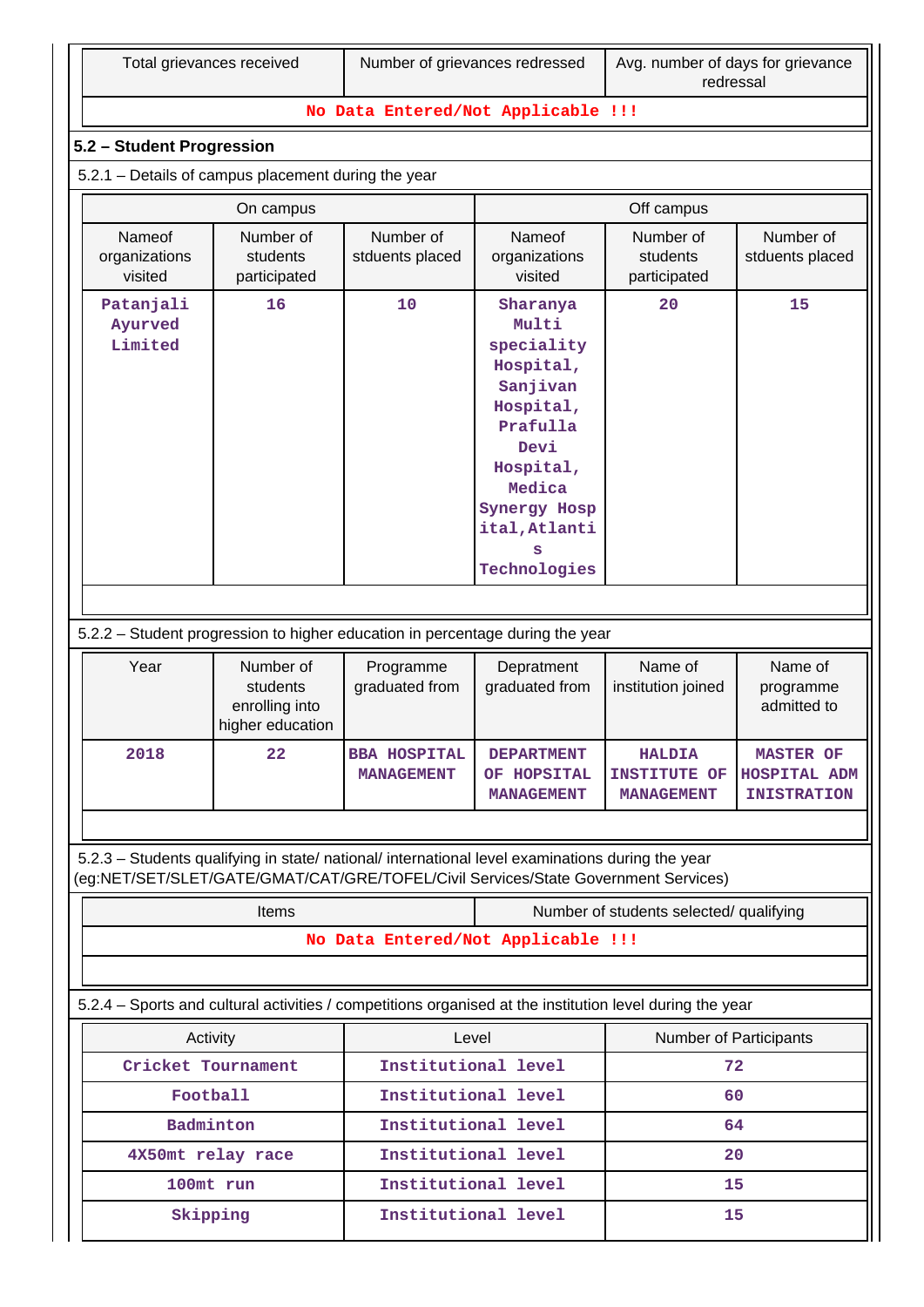|                                                                                                                                                                                                                                                                                                                                                                                                                                                                                                                                                                                | Institutional level<br>102<br>Tug of war                                                                                                                           |  |                                    |  |  |                                                                                |  |  |
|--------------------------------------------------------------------------------------------------------------------------------------------------------------------------------------------------------------------------------------------------------------------------------------------------------------------------------------------------------------------------------------------------------------------------------------------------------------------------------------------------------------------------------------------------------------------------------|--------------------------------------------------------------------------------------------------------------------------------------------------------------------|--|------------------------------------|--|--|--------------------------------------------------------------------------------|--|--|
| 5.3 - Student Participation and Activities                                                                                                                                                                                                                                                                                                                                                                                                                                                                                                                                     |                                                                                                                                                                    |  |                                    |  |  |                                                                                |  |  |
| 5.3.1 – Number of awards/medals for outstanding performance in sports/cultural activities at national/international<br>level (award for a team event should be counted as one)                                                                                                                                                                                                                                                                                                                                                                                                 |                                                                                                                                                                    |  |                                    |  |  |                                                                                |  |  |
| Year                                                                                                                                                                                                                                                                                                                                                                                                                                                                                                                                                                           | Name of the<br>National/<br>Number of<br>Number of<br>Student ID<br>award/medal<br>Internaional<br>awards for<br>awards for<br>number<br>Cultural<br><b>Sports</b> |  |                                    |  |  | Name of the<br>student                                                         |  |  |
|                                                                                                                                                                                                                                                                                                                                                                                                                                                                                                                                                                                |                                                                                                                                                                    |  | No Data Entered/Not Applicable !!! |  |  |                                                                                |  |  |
|                                                                                                                                                                                                                                                                                                                                                                                                                                                                                                                                                                                |                                                                                                                                                                    |  |                                    |  |  |                                                                                |  |  |
| the subject teacher and the head of the Department. Class monitors are<br>responsible to deliver problem faced by their class mate. Class monitor takes<br>active role in student teacher meeting for various activities arraigned by the<br>college authority. Class monitors are elected from student on rotational basis.<br>Every semester the HOD elects new class monitor. The HOD of the department<br>calls weekly meeting with the class monitor. Every co curricular activities are<br>helped by the class mentor and they will ensure every student in the class is |                                                                                                                                                                    |  |                                    |  |  |                                                                                |  |  |
|                                                                                                                                                                                                                                                                                                                                                                                                                                                                                                                                                                                |                                                                                                                                                                    |  | engaged in the activities.         |  |  |                                                                                |  |  |
|                                                                                                                                                                                                                                                                                                                                                                                                                                                                                                                                                                                |                                                                                                                                                                    |  |                                    |  |  |                                                                                |  |  |
|                                                                                                                                                                                                                                                                                                                                                                                                                                                                                                                                                                                | 5.4 - Alumni Engagement                                                                                                                                            |  |                                    |  |  |                                                                                |  |  |
|                                                                                                                                                                                                                                                                                                                                                                                                                                                                                                                                                                                | 5.4.1 - Whether the institution has registered Alumni Association?                                                                                                 |  |                                    |  |  |                                                                                |  |  |
| <b>Yes</b>                                                                                                                                                                                                                                                                                                                                                                                                                                                                                                                                                                     | The Institute has a registered Alumni Association. The mission of Alumni                                                                                           |  |                                    |  |  | girls. Class monitors are responsible to make every communication with the all |  |  |

5.4.2 – No. of enrolled Alumni:

**the Institute as a whole.**

**20**

**interaction with and contribution to the alumni, teachers, and students and to**

5.4.3 – Alumni contribution during the year (in Rupees) :

**No Data Entered/Not Applicable !!!**

5.4.4 – Meetings/activities organized by Alumni Association :

**Yearly 2 meeting**

# **CRITERION VI – GOVERNANCE, LEADERSHIP AND MANAGEMENT**

#### **6.1 – Institutional Vision and Leadership**

 6.1.1 – Mention two practices of decentralization and participative management during the last year (maximum 500 words)

 **In the last few years, different measures have been taken by the institute to maintain quality environment in order to ensure maximum productivity. Apart from the studies, the institute also focuses on basic hygiene and tried to keep the surroundings clean. It has to be made sure that the students are educated**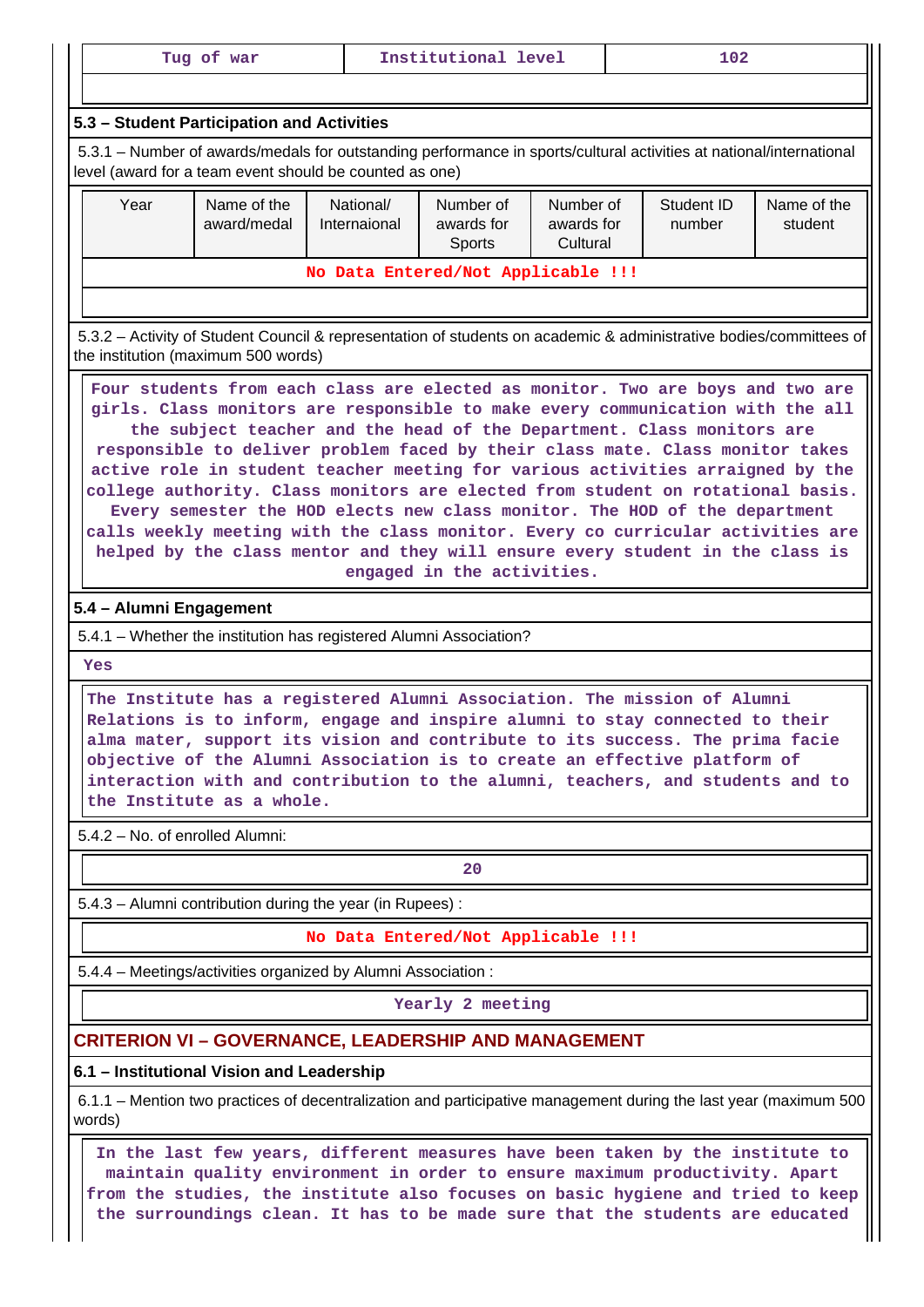**about basic hygiene. This includes measures such as providing RO water purifier in each floor of the institute for the students so that they can get purified water. The reason behind this, most of the disease are water borne and because of this, it might content many microscopic particulates and unknowingly this water is used for drinking purpose. According to WHO, improving water and hygiene could prevent most of the disease which are directly associated with water. Water is an essential necessity with out which mankind can not survive so it is very important that its quality should be ensured. The HIM family has the notion that providing such facilities inside the college premises is not enough but implementation is more important and this objective could be achieved and by promoting this to the students with out the help of the stuff and faculty members of the institute. In place like Haldia, which is referred to as a rural belt, the chances of water borne diseases are higher as because most of the people are unaware of he fact that water can also be one of the medium of transforming disease. So it has to be made sure that students should also spread awareness in their neighborhood so that every one should be equipped to deal with the challenge of overcoming these disease if and when required. Beside this, another measure which has been taken by the institute is the initiative of providing free sanitary pads to all the girl students and making sure that they know the importance of using that. Since most of the students are from rural belt, not every one knows about the sanitary pads. So with the help of faculty members they needs to be educated enough so that they can themselves maintain the menstrual hygiene by using sanitary pads and other necessary supplies. The role of faculty members comes into picture while educating them about mensuration hygiene is making sure that students should feel to ask any question regarding this. Faculty members should try to diminish the communication barriers between the students and the teachers. Information regarding food habits and nutrition should also be given to the students. There is no doubt that educating girls brings greater benefits to the society but most of the time girl students do not come to the college due to not easy access of sanitary pads and clean bathrooms to change that make them stay at home. Keeping girls in school is important to their health and over all development. Various steps have been taken to promote the menstruation hygiene such as poster presentation by the students the regarding this topic, attending workshops, perform plays.**

6.1.2 – Does the institution have a Management Information System (MIS)?

*Yes* 

#### **6.2 – Strategy Development and Deployment**

6.2.1 – Quality improvement strategies adopted by the institution for each of the following (with in 100 words each):

| <b>Strategy Type</b>       | <b>Details</b>                                                                                            |
|----------------------------|-----------------------------------------------------------------------------------------------------------|
| Admission of Students      | Dedicated admission team conduct<br>seminars, workshops/interactive session<br>in local schools.          |
| Curriculum Development     | Feedback-centric continuous evaluation<br>and development of curriculum.                                  |
| Teaching and Learning      | Regular meeting with HODs and Faculties<br>to monitor progress of students.                               |
| Examination and Evaluation | The examination committee is<br>responsible to conduct the internal,<br>practical and written examination |
| Research and Development   | The institute is looking to get<br>approval to do the project from DST,<br>NMPB, SMPB, AIC etc.           |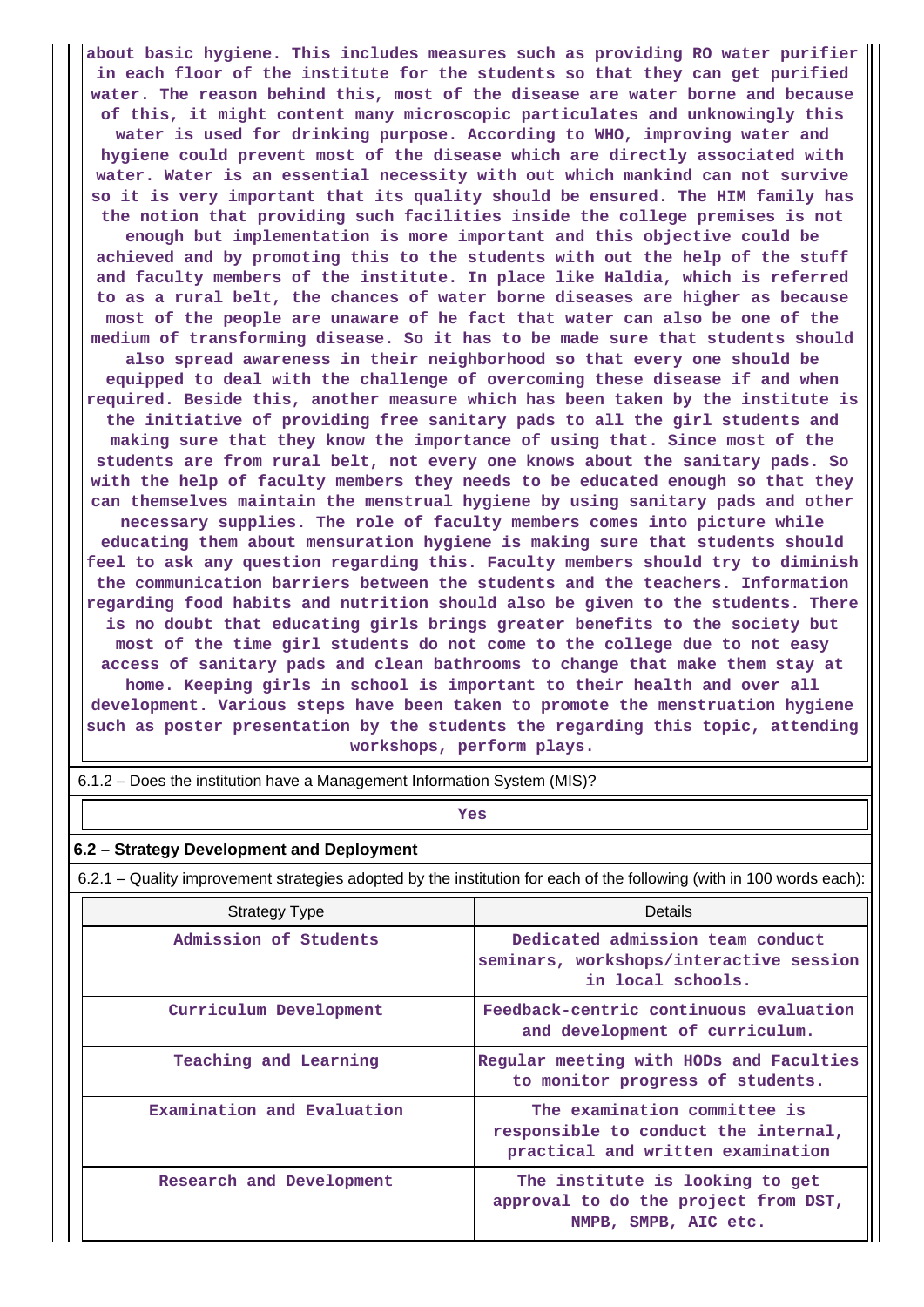| Library, ICT and Physical<br>Infrastructure / Instrumentation  | All physical facilities established<br>according to UGC                                                                                                                                                                                                        |  |  |  |  |
|----------------------------------------------------------------|----------------------------------------------------------------------------------------------------------------------------------------------------------------------------------------------------------------------------------------------------------------|--|--|--|--|
| Human Resource Management                                      | The UGC norms are strictly followed by<br>the Institute for effective utilisation<br>of manpower.                                                                                                                                                              |  |  |  |  |
| Industry Interaction / Collaboration                           | Interaction with the industry through<br>seminars, workshop, internship and<br>research projects.                                                                                                                                                              |  |  |  |  |
| 6.2.2 – Implementation of e-governance in areas of operations: |                                                                                                                                                                                                                                                                |  |  |  |  |
| E-governace area                                               | <b>Details</b>                                                                                                                                                                                                                                                 |  |  |  |  |
| Planning and Development                                       | The institute is always keeping record<br>electronically. The minutes of the<br>meeting are prepared by computers.<br>Every information is delivered through<br>Email.                                                                                         |  |  |  |  |
| Administration                                                 | Every academic and administrative<br>activity is recorded in the soft copy.<br>Academic and the non-academic<br>activities are audited on the regular<br>basis and the report is made in the<br>soft copy. The institute is encouraging<br>the paperless work. |  |  |  |  |
| Finance and Accounts                                           | The institute is on the process of the<br>overall financial online transaction.<br>Financial audit report is stored<br>electronically.                                                                                                                         |  |  |  |  |
| Student Admission and Support                                  | Every student is encouraged to create<br>their own Email Id as soon as they<br>enter in the college. Every batch of<br>every stream has a common mail ID,<br>every teacher of every subject is<br>always in contact with the batch.                            |  |  |  |  |
| Examination                                                    | Students and the faculties are informed<br>about the process examination through<br>common mail and the official mail. The<br>duty roster in the examination is<br>informed by the examination department<br>is through the email.                             |  |  |  |  |

 6.3.1 – Teachers provided with financial support to attend conferences / workshops and towards membership fee of professional bodies during the year

| Year | Name of Teacher        | Name of conference/<br>workshop attended<br>for which financial<br>support provided                               | Name of the<br>professional body for<br>which membership<br>fee is provided | Amount of support |
|------|------------------------|-------------------------------------------------------------------------------------------------------------------|-----------------------------------------------------------------------------|-------------------|
| 2018 | Satakshi<br>Chatterjee | International<br>Seminar<br>Conducted by<br>NSHM, Kolkata,<br>on the topic,<br><b>CLINICAL</b><br><b>PHARMACY</b> | Haldia<br>Institute Of<br>Management                                        | 20000             |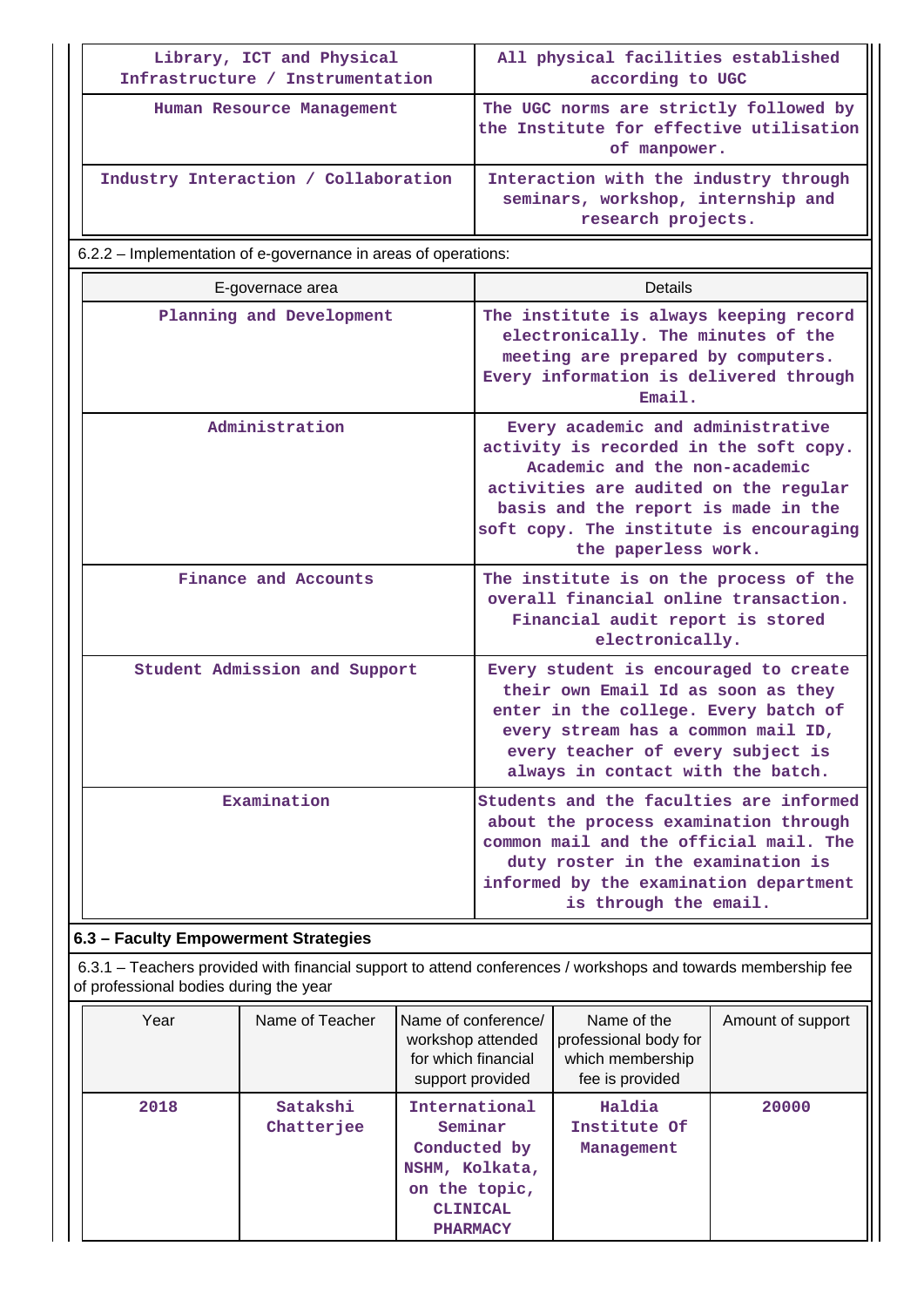| 2018                                                                                                          | International<br>Satakshi<br>Chatterjee<br>Conference<br>Conducted by<br>the University<br>of Mysore on<br>the thing,<br>6.3.2 - Number of professional development / administrative training programmes organized by the College for                                                                                                                                                                                                                                                                                                                     |          |   | Haldia<br>Institute Of<br>Management |  |                                                             | 20000        |          |                                                      |    |
|---------------------------------------------------------------------------------------------------------------|-----------------------------------------------------------------------------------------------------------------------------------------------------------------------------------------------------------------------------------------------------------------------------------------------------------------------------------------------------------------------------------------------------------------------------------------------------------------------------------------------------------------------------------------------------------|----------|---|--------------------------------------|--|-------------------------------------------------------------|--------------|----------|------------------------------------------------------|----|
| Year                                                                                                          | teaching and non teaching staff during the year<br>Title of the<br>Title of the<br>administrative<br>professional<br>development<br>training<br>programme<br>programme<br>organised for<br>organised for<br>teaching staff<br>non-teaching<br>staff                                                                                                                                                                                                                                                                                                       |          |   | From date                            |  | To Date<br>Number of<br>participants<br>(Teaching<br>staff) |              |          | Number of<br>participants<br>(non-teaching<br>staff) |    |
|                                                                                                               |                                                                                                                                                                                                                                                                                                                                                                                                                                                                                                                                                           |          |   | No Data Entered/Not Applicable !!!   |  |                                                             |              |          |                                                      |    |
| 6.3.3 - No. of teachers attending professional development programmes, viz., Orientation Programme, Refresher |                                                                                                                                                                                                                                                                                                                                                                                                                                                                                                                                                           |          |   |                                      |  |                                                             |              |          |                                                      |    |
| Course, Short Term Course, Faculty Development Programmes during the year                                     |                                                                                                                                                                                                                                                                                                                                                                                                                                                                                                                                                           |          |   |                                      |  |                                                             |              |          |                                                      |    |
|                                                                                                               | Title of the<br>Number of teachers<br>professional<br>who attended<br>development<br>programme                                                                                                                                                                                                                                                                                                                                                                                                                                                            |          |   | From Date                            |  | To date                                                     |              | Duration |                                                      |    |
|                                                                                                               | 1<br>Climate Change<br>Risk on<br>Sustainable<br>Development in<br>Rural India 1                                                                                                                                                                                                                                                                                                                                                                                                                                                                          |          |   | 16/07/2018                           |  | 19/07/2018                                                  |              |          | 4                                                    |    |
| MDP by MAKAUT                                                                                                 |                                                                                                                                                                                                                                                                                                                                                                                                                                                                                                                                                           |          | 4 | 28/09/2018                           |  |                                                             | 30/09/2018   |          |                                                      | 3  |
|                                                                                                               |                                                                                                                                                                                                                                                                                                                                                                                                                                                                                                                                                           |          |   |                                      |  |                                                             |              |          |                                                      |    |
| 6.3.4 - Faculty and Staff recruitment (no. for permanent recruitment):                                        |                                                                                                                                                                                                                                                                                                                                                                                                                                                                                                                                                           |          |   |                                      |  |                                                             |              |          |                                                      |    |
|                                                                                                               |                                                                                                                                                                                                                                                                                                                                                                                                                                                                                                                                                           | Teaching |   |                                      |  |                                                             | Non-teaching |          |                                                      |    |
| Permanent                                                                                                     |                                                                                                                                                                                                                                                                                                                                                                                                                                                                                                                                                           |          |   | <b>Full Time</b>                     |  | Permanent                                                   |              |          | <b>Full Time</b>                                     |    |
| 43                                                                                                            |                                                                                                                                                                                                                                                                                                                                                                                                                                                                                                                                                           |          |   | 43                                   |  | 12                                                          |              |          |                                                      | 12 |
| $6.3.5$ – Welfare schemes for                                                                                 |                                                                                                                                                                                                                                                                                                                                                                                                                                                                                                                                                           |          |   |                                      |  |                                                             |              |          |                                                      |    |
|                                                                                                               | Teaching                                                                                                                                                                                                                                                                                                                                                                                                                                                                                                                                                  |          |   | Non-teaching                         |  |                                                             |              |          | <b>Students</b>                                      |    |
|                                                                                                               | PF, Gratuity                                                                                                                                                                                                                                                                                                                                                                                                                                                                                                                                              |          |   | ESI, PF, Gratuity                    |  |                                                             |              |          | Scholarship                                          |    |
|                                                                                                               |                                                                                                                                                                                                                                                                                                                                                                                                                                                                                                                                                           |          |   |                                      |  |                                                             |              |          |                                                      |    |
|                                                                                                               | 6.4 - Financial Management and Resource Mobilization<br>6.4.1 – Institution conducts internal and external financial audits regularly (with in 100 words each)<br>The Statutory Audit agency, namely, M/s. K. R. Sriram and Co. is appointed by<br>the Board of Governors which performs the statutory audit for each and every<br>financial year, and the audit report along with the audited annual accounts are<br>placed in the meeting of the Board of Governors of the Institute for approval<br>and financial policy determination for the future. |          |   |                                      |  |                                                             |              |          |                                                      |    |

 6.4.2 – Funds / Grants received from management, non-government bodies, individuals, philanthropies during the year(not covered in Criterion III)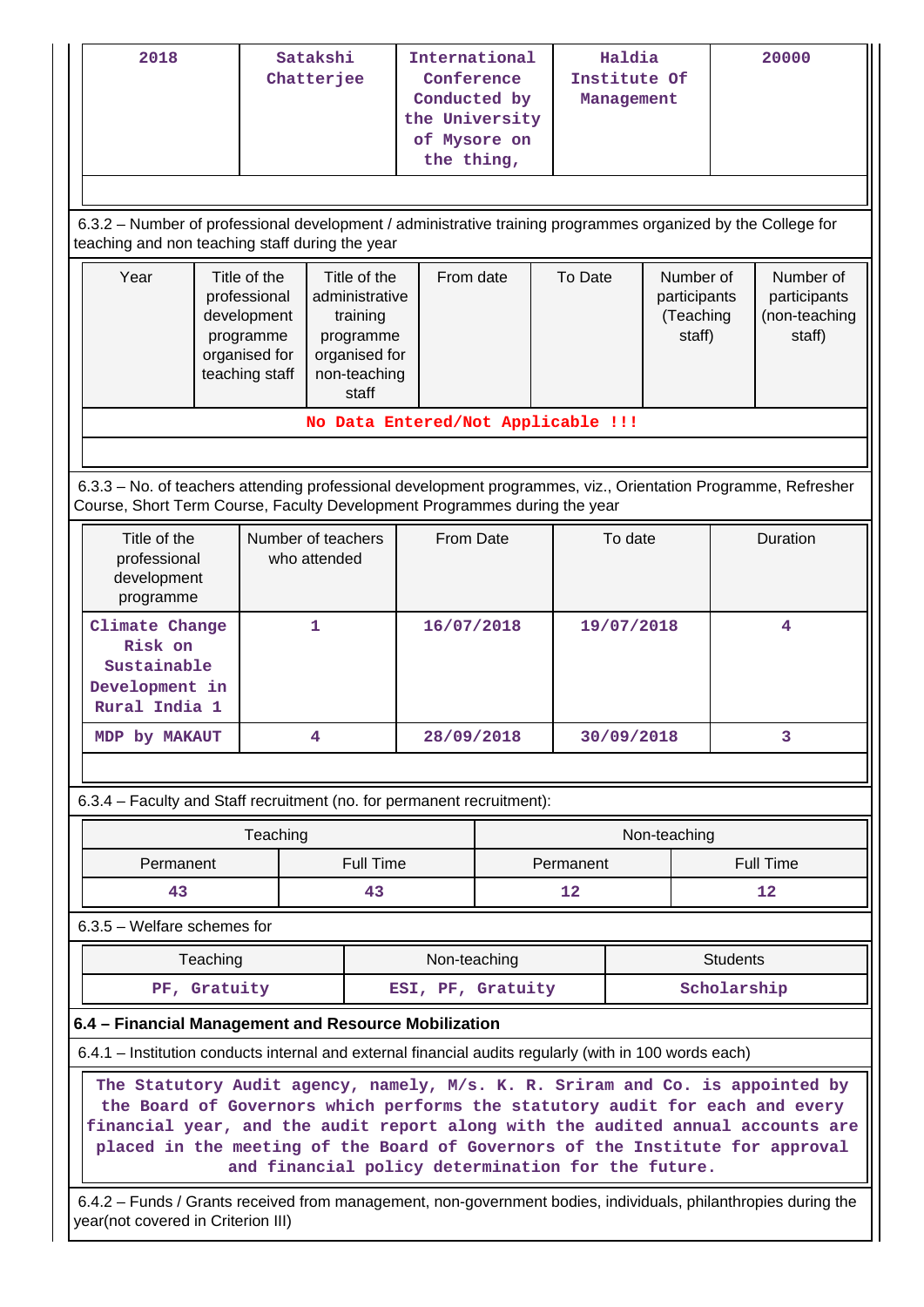| Funds/ Grnats received in Rs.<br>Purpose<br>Name of the non government<br>funding agencies /individuals |                                                                                                                                                                        |                                    |                      |     |                    |                           |  |  |
|---------------------------------------------------------------------------------------------------------|------------------------------------------------------------------------------------------------------------------------------------------------------------------------|------------------------------------|----------------------|-----|--------------------|---------------------------|--|--|
|                                                                                                         |                                                                                                                                                                        | No Data Entered/Not Applicable !!! |                      |     |                    |                           |  |  |
|                                                                                                         |                                                                                                                                                                        |                                    |                      |     |                    |                           |  |  |
| 6.4.3 - Total corpus fund generated                                                                     |                                                                                                                                                                        |                                    |                      |     |                    |                           |  |  |
|                                                                                                         | 2000000                                                                                                                                                                |                                    |                      |     |                    |                           |  |  |
| 6.5 - Internal Quality Assurance System                                                                 |                                                                                                                                                                        |                                    |                      |     |                    |                           |  |  |
| 6.5.1 - Whether Academic and Administrative Audit (AAA) has been done?                                  |                                                                                                                                                                        |                                    |                      |     |                    |                           |  |  |
| <b>Audit Type</b><br>External<br>Internal                                                               |                                                                                                                                                                        |                                    |                      |     |                    |                           |  |  |
|                                                                                                         | Yes/No                                                                                                                                                                 |                                    | Agency               |     | Yes/No             | Authority                 |  |  |
| Academic                                                                                                | Yes                                                                                                                                                                    |                                    | ISO 9001-2015        |     | Yes                | BOG/IQAC                  |  |  |
| Administrative                                                                                          | Yes                                                                                                                                                                    |                                    | ISO 9001-2015        |     |                    | BOG/IQAC                  |  |  |
| 6.5.2 – Activities and support from the Parent – Teacher Association (at least three)                   |                                                                                                                                                                        |                                    |                      |     |                    |                           |  |  |
|                                                                                                         | Yearly two guardians meeting, Guardian participation in the orientation day,<br>Guardian participation in all the cultural and social activities of the<br>institution |                                    |                      |     |                    |                           |  |  |
| 6.5.3 – Development programmes for support staff (at least three)                                       |                                                                                                                                                                        |                                    |                      |     |                    |                           |  |  |
|                                                                                                         | Workshop on work life balancing. Stress relief program, Management development                                                                                         |                                    | Program              |     |                    |                           |  |  |
| 6.5.4 - Post Accreditation initiative(s) (mention at least three)                                       |                                                                                                                                                                        |                                    |                      |     |                    |                           |  |  |
|                                                                                                         | Different Management Development program, Stress relief program, Different                                                                                             |                                    | industry tie up      |     |                    |                           |  |  |
| 6.5.5 - Internal Quality Assurance System Details                                                       |                                                                                                                                                                        |                                    |                      |     |                    |                           |  |  |
|                                                                                                         | a) Submission of Data for AISHE portal                                                                                                                                 |                                    |                      |     | Yes                |                           |  |  |
|                                                                                                         | b) Participation in NIRF                                                                                                                                               |                                    |                      |     | <b>No</b>          |                           |  |  |
|                                                                                                         | c)ISO certification                                                                                                                                                    |                                    |                      | Yes |                    |                           |  |  |
|                                                                                                         | d)NBA or any other quality audit                                                                                                                                       |                                    |                      |     | <b>No</b>          |                           |  |  |
| 6.5.6 - Number of Quality Initiatives undertaken during the year                                        |                                                                                                                                                                        |                                    |                      |     |                    |                           |  |  |
| Year                                                                                                    | Name of quality<br>initiative by IQAC                                                                                                                                  | Date of<br>conducting IQAC         | <b>Duration From</b> |     | <b>Duration To</b> | Number of<br>participants |  |  |
| 2018                                                                                                    | Internationa<br>1 Seminar                                                                                                                                              | 06/10/2018                         | 06/10/2018           |     | 07/10/2018         | 248                       |  |  |
| 2018                                                                                                    | 10/10/2018<br>10/10/2018<br>11/10/2018<br>180<br>Special<br>lecture on<br>life skill<br>development<br>and Grooming                                                    |                                    |                      |     |                    |                           |  |  |
| <b>CRITERION VII - INSTITUTIONAL VALUES AND BEST PRACTICES</b>                                          |                                                                                                                                                                        |                                    |                      |     |                    |                           |  |  |
| 7.1 - Institutional Values and Social Responsibilities                                                  |                                                                                                                                                                        |                                    |                      |     |                    |                           |  |  |

 7.1.1 – Gender Equity (Number of gender equity promotion programmes organized by the institution during the year)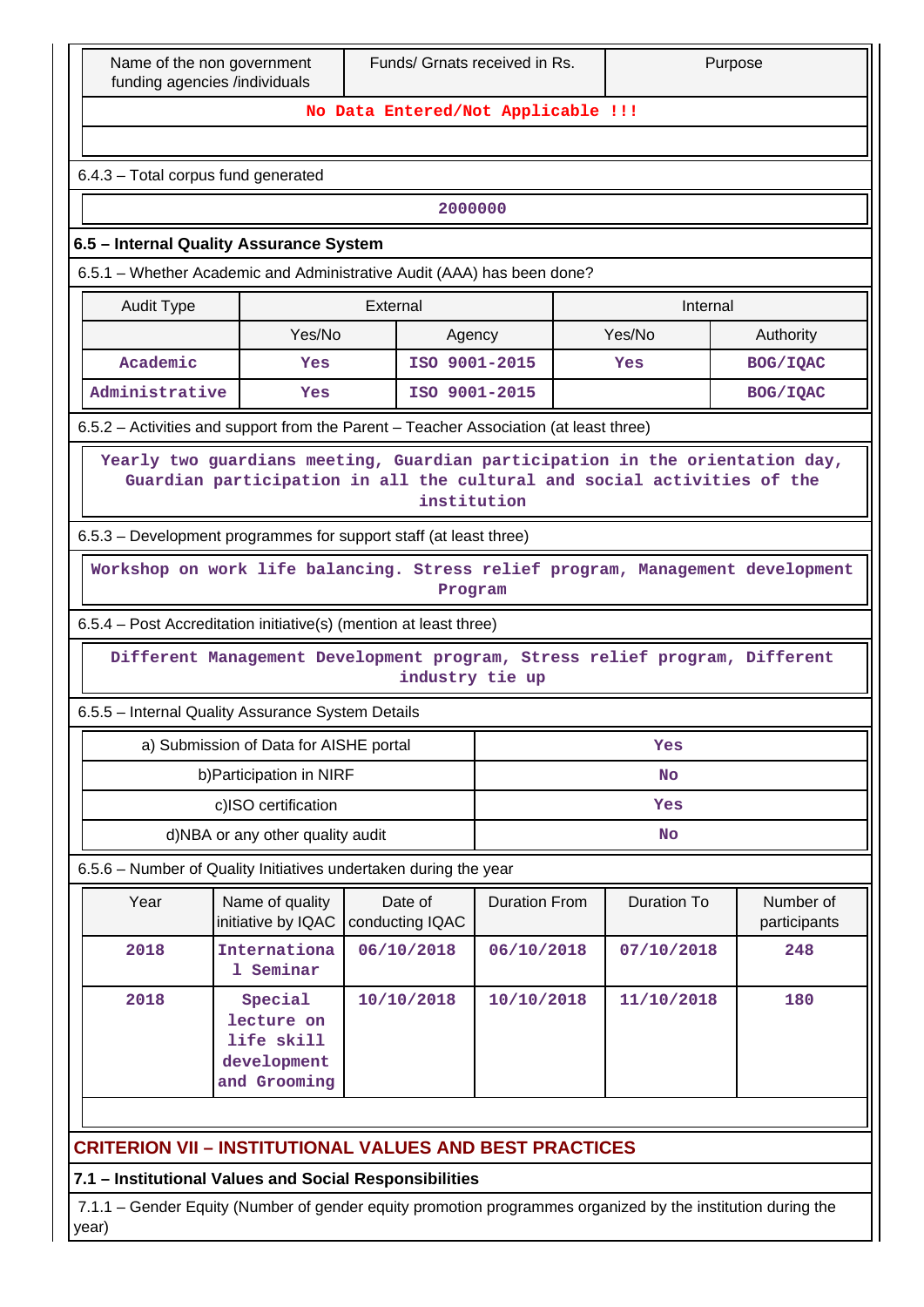| Title of the<br>programme                                                                         |                                                                                             | Period from                                                                                       |                      | Period To           |                  |                                   |                                                                                                     | Number of Participants                                                                |                                                     |  |
|---------------------------------------------------------------------------------------------------|---------------------------------------------------------------------------------------------|---------------------------------------------------------------------------------------------------|----------------------|---------------------|------------------|-----------------------------------|-----------------------------------------------------------------------------------------------------|---------------------------------------------------------------------------------------|-----------------------------------------------------|--|
|                                                                                                   |                                                                                             |                                                                                                   |                      |                     |                  |                                   | Female                                                                                              |                                                                                       | Male                                                |  |
| <b>BBA</b>                                                                                        |                                                                                             | 05/09/2018                                                                                        |                      | 05/09/2018          |                  |                                   | 30                                                                                                  |                                                                                       | 28                                                  |  |
| <b>BOptom</b>                                                                                     |                                                                                             | 05/09/2018                                                                                        |                      | 05/09/2018          |                  |                                   | 10                                                                                                  |                                                                                       | 15                                                  |  |
| <b>BSC</b>                                                                                        |                                                                                             | 05/09/2018                                                                                        |                      | 05/09/2018          |                  |                                   | 1                                                                                                   |                                                                                       | $\overline{2}$                                      |  |
| <b>BBA</b>                                                                                        |                                                                                             | 05/09/2018                                                                                        |                      |                     | 05/09/2018<br>19 |                                   |                                                                                                     |                                                                                       | 23                                                  |  |
| 7.1.2 - Environmental Consciousness and Sustainability/Alternate Energy initiatives such as:      |                                                                                             |                                                                                                   |                      |                     |                  |                                   |                                                                                                     |                                                                                       |                                                     |  |
|                                                                                                   |                                                                                             |                                                                                                   |                      |                     |                  |                                   |                                                                                                     | Percentage of power requirement of the University met by the renewable energy sources |                                                     |  |
|                                                                                                   |                                                                                             |                                                                                                   |                      | Same energy         |                  |                                   |                                                                                                     |                                                                                       |                                                     |  |
|                                                                                                   | 7.1.3 - Differently abled (Divyangjan) friendliness                                         |                                                                                                   |                      |                     |                  |                                   |                                                                                                     |                                                                                       |                                                     |  |
| Item facilities<br>Yes/No<br>Number of beneficiaries                                              |                                                                                             |                                                                                                   |                      |                     |                  |                                   |                                                                                                     |                                                                                       |                                                     |  |
|                                                                                                   | Physical facilities                                                                         |                                                                                                   |                      | Yes                 |                  |                                   |                                                                                                     | 1                                                                                     |                                                     |  |
|                                                                                                   | Provision for lift                                                                          |                                                                                                   |                      | Yes                 |                  |                                   |                                                                                                     | 1                                                                                     |                                                     |  |
|                                                                                                   | Ramp/Rails                                                                                  |                                                                                                   |                      | Yes                 |                  |                                   |                                                                                                     | 1                                                                                     |                                                     |  |
|                                                                                                   | <b>Braille</b><br>No<br>Software/facilities                                                 |                                                                                                   |                      |                     |                  |                                   |                                                                                                     |                                                                                       |                                                     |  |
|                                                                                                   | <b>Rest Rooms</b>                                                                           |                                                                                                   |                      | Yes                 |                  | 1                                 |                                                                                                     |                                                                                       |                                                     |  |
|                                                                                                   | Scribes for examination                                                                     |                                                                                                   | Yes                  |                     |                  |                                   | 1                                                                                                   |                                                                                       |                                                     |  |
|                                                                                                   | Special skill development<br>for differently abled<br>students                              |                                                                                                   |                      | Yes                 |                  |                                   | 20                                                                                                  |                                                                                       |                                                     |  |
| 7.1.4 - Inclusion and Situatedness                                                                |                                                                                             |                                                                                                   |                      |                     |                  |                                   |                                                                                                     |                                                                                       |                                                     |  |
| Year                                                                                              | Number of<br>initiatives to<br>address<br>locational<br>advantages<br>and disadva<br>ntages | Number of<br>initiatives<br>taken to<br>engage with<br>and<br>contribute to<br>local<br>community |                      | Date                | Duration         | Name of<br>initiative             |                                                                                                     | <b>Issues</b><br>addressed                                                            | Number of<br>participating<br>students<br>and staff |  |
| 2018                                                                                              | 3                                                                                           | 3                                                                                                 |                      | 01/01/201<br>8      | 1                | Communica<br>tion and<br>grooming |                                                                                                     | Communica<br>tion,<br>moral<br>boosting<br>ton                                        | 287                                                 |  |
|                                                                                                   |                                                                                             |                                                                                                   |                      |                     |                  |                                   |                                                                                                     |                                                                                       |                                                     |  |
| 7.1.5 - Human Values and Professional Ethics Code of conduct (handbooks) for various stakeholders |                                                                                             |                                                                                                   |                      |                     |                  |                                   |                                                                                                     |                                                                                       |                                                     |  |
|                                                                                                   | <b>Title</b>                                                                                |                                                                                                   |                      | Date of publication |                  |                                   |                                                                                                     | Follow up(max 100 words)                                                              |                                                     |  |
|                                                                                                   | HIM Service Rule Book                                                                       |                                                                                                   |                      | 08/08/2017          |                  |                                   | <b>SERVICE RULE HAS BEEN</b><br>FOLLOWED UP EVERY YEAR ,<br>ON THE TIME OF NEW<br>APPOINTMENT DONE. |                                                                                       |                                                     |  |
| 7.1.6 - Activities conducted for promotion of universal Values and Ethics                         |                                                                                             |                                                                                                   |                      |                     |                  |                                   |                                                                                                     |                                                                                       |                                                     |  |
|                                                                                                   | Activity                                                                                    |                                                                                                   | <b>Duration From</b> |                     |                  | <b>Duration To</b>                | Number of participants                                                                              |                                                                                       |                                                     |  |